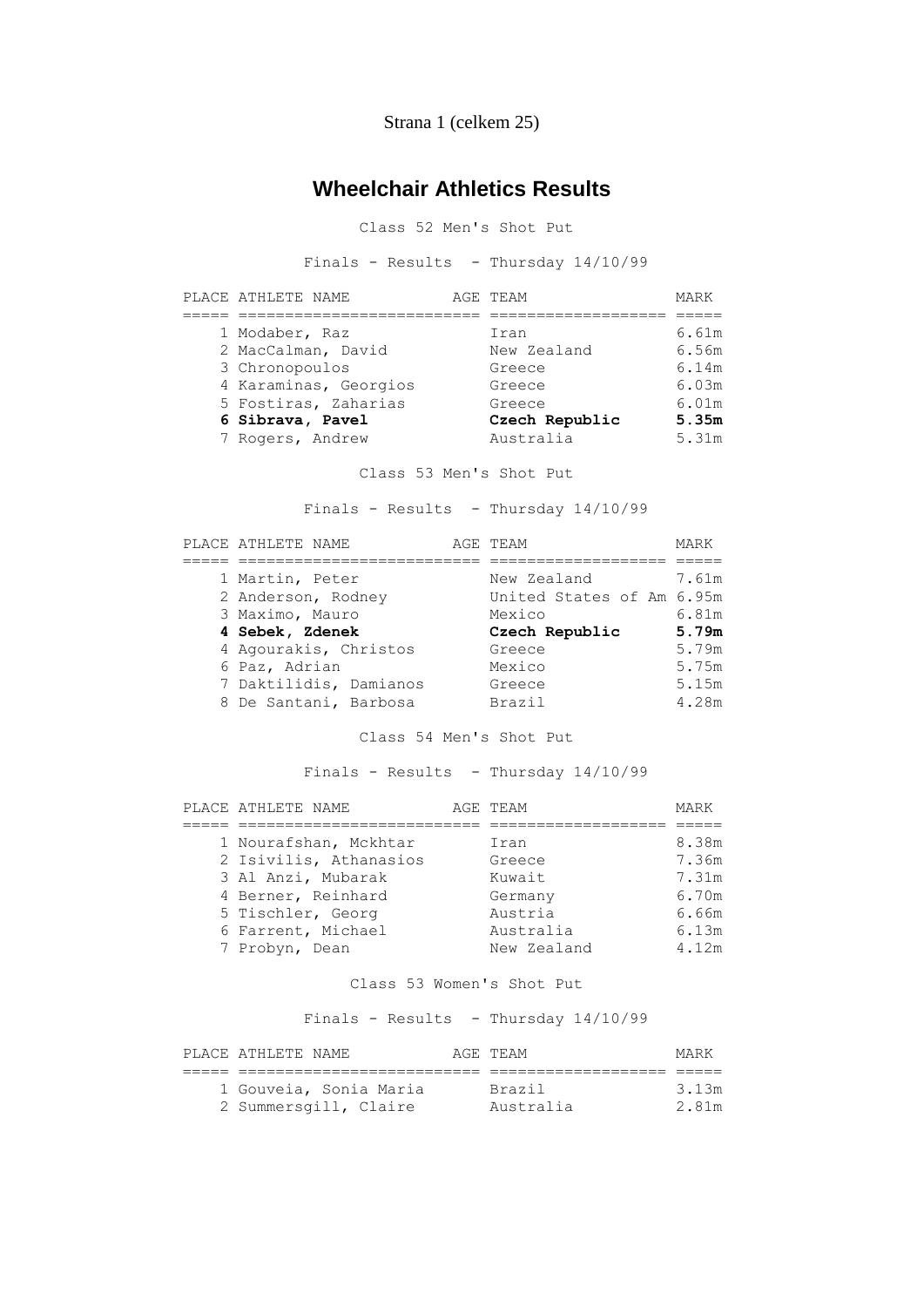### Strana 2 (celkem 25)

Class 54 Women's Shot Put

Finals - Results - Thursday 14/10/99

| PLACE ATHLETE NAME |                     | AGE TEAM      | MARK  |
|--------------------|---------------------|---------------|-------|
|                    |                     |               |       |
| 1 Reddin, Sally    |                     | Great Britain | 5.96m |
|                    | 2 Garcia, Dora Elia | Mexico        | 5.49m |
| 3 Nunn, Michelle   |                     | New Zealand   | 4.00m |
|                    | 4 Dafni, Paraskevi  | Greece        | 3.88m |

Class 55 Men's Discus Throw

Finals - Results - Thursday 14/10/99

| PLACE ATHLETE NAME      | AGE TEAM       | MARK   |
|-------------------------|----------------|--------|
|                         |                |        |
| 1 Misturini, Renato     | Italy          | 28.86m |
| 2 Nemec, Martin         | Czech Republic | 28.66m |
| 3 Bagheri Jedi, Jalil   | Iran           | 27.48m |
| 4 Paltsanitidis, Simeon | Greece         | 26.67m |
| 5 Iser, Ulrich          | Germany        | 26.04m |

Class 42 Women's Discus Throw

Finals - Results - Thursday 14/10/99

| PT.ACF.                   | A THIRTE               | NAME.                | ∆ (≟н: | TF.AM            | MA DT         |
|---------------------------|------------------------|----------------------|--------|------------------|---------------|
| ____<br>__<br>_____<br>__ |                        | ____________________ | ____   | ________________ |               |
|                           | 7.h≏nα<br><b>ANGIN</b> | , Baozhu             |        | Phin             | $27-$<br>(15m |

Class 44 Women's Discus Throw

Finals - Results - Thursday 14/10/99

| PLACE ATHLETE NAME  | AGE TEAM | MARK   |
|---------------------|----------|--------|
|                     |          |        |
| 1 Li, Xiao Lian     | China    | 29.19m |
| 2 Torres, Rocio     | Mexico   | 23.82m |
| 3 Rosales, Catalina | Mexico   | 23.15m |

Class 55 Women's Javelin Throw

Finals - Results - Thursday 14/10/99

| PLACE ATHLETE NAME      | AGE TEAM       | MARK   |
|-------------------------|----------------|--------|
|                         |                |        |
| 1 Willing, Martina      | Germany        | 22.60m |
| 2 Buggenhagen, Marianne | Germany        | 19.10m |
| 3 Jiraskova, Vera       | Czech Republic | 11.91m |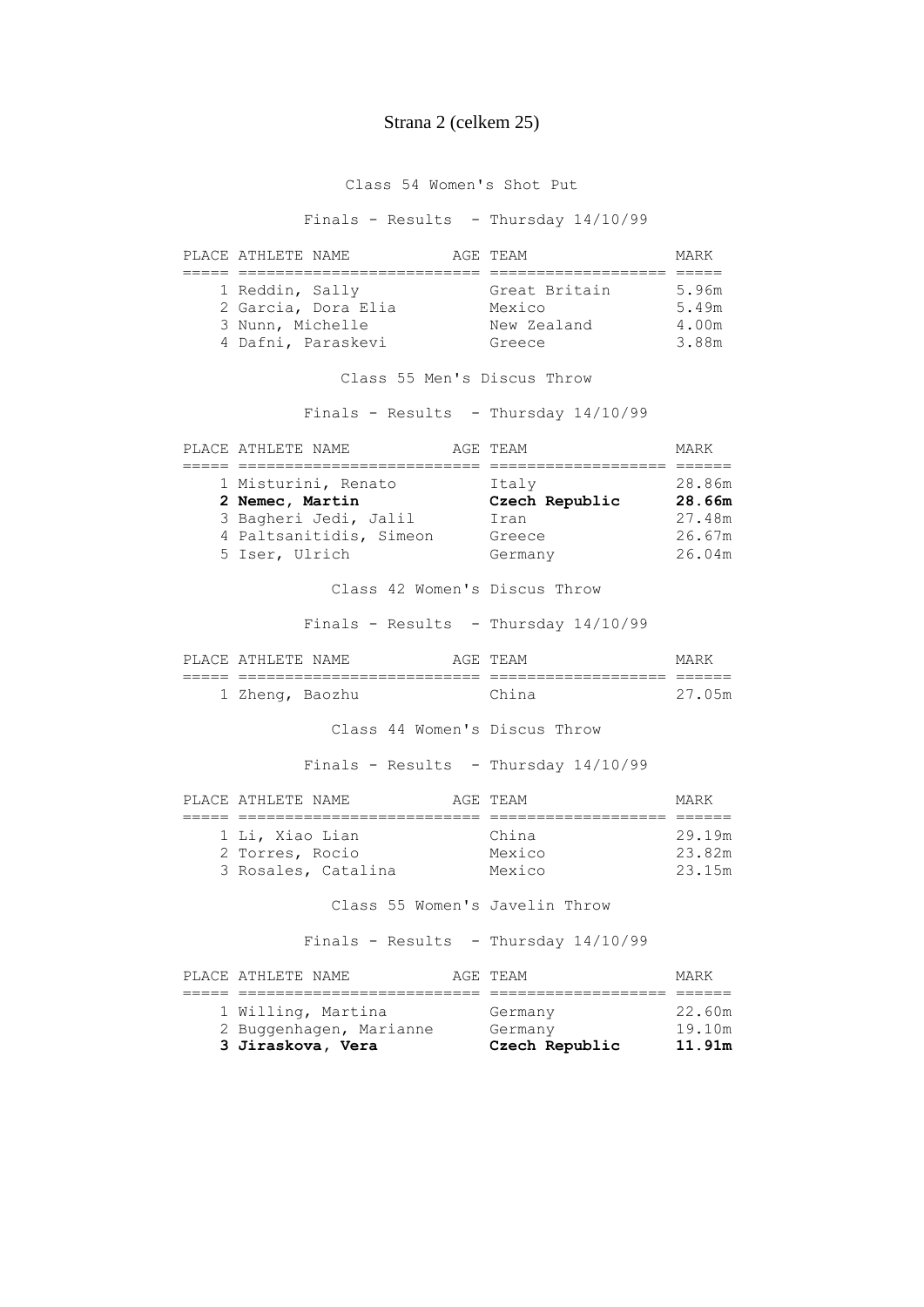## Strana 3 (celkem 25)

Class 56 Women's Javelin Throw

Finals - Results - Thursday 14/10/99

| PLACE ATHLETE NAME                                                                     | AGE TEAM                                    | MARK                                                     |
|----------------------------------------------------------------------------------------|---------------------------------------------|----------------------------------------------------------|
| ;====  =============================  ==;<br>1 Guimaraes, Suely Brazil<br>2 Lei, I Kon | Macau                                       | ==================<br>15.61m<br>10.01m                   |
|                                                                                        | Class 57 Women's Javelin Throw              |                                                          |
|                                                                                        | Finals - Results - Thursday $14/10/99$      |                                                          |
| PLACE ATHLETE NAME                                                                     | AGE TEAM                                    | MARK                                                     |
| 1 Kuong, Sio Ieng                                                                      | Macau                                       | 12.47m                                                   |
|                                                                                        | Class 58 Women's Javelin Throw              |                                                          |
|                                                                                        | Finals - Results - Thursday 14/10/99        |                                                          |
| PLACE ATHLETE NAME                                                                     | AGE TEAM                                    | MARK                                                     |
| 1 Santos, Roseane<br>2 Charkhabi, Soghra (Iran<br>3 Montazeri<br>4 Torfinezhad         | Brazil<br>Iran<br>Iran                      | ================<br>18.15m<br>15.50m<br>13.81m<br>13.63m |
|                                                                                        | Class 51 Men's 5,000 Meter Run              |                                                          |
|                                                                                        | Finals - Results - Thursday 14/10/99        |                                                          |
| PLACE ATHLETE NAME                                                                     | AGE TEAM                                    | TIME                                                     |
| 1 Koberle, Heinrich                                                                    | Germany                                     | 22:39.81                                                 |
|                                                                                        | Class 52 Men's 5,000 Meter Run              |                                                          |
|                                                                                        | Finals - Results - Thursday $14/10/99$      |                                                          |
| PLACE ATHLETE NAME                                                                     | AGE TEAM                                    | TIME                                                     |
| --------------<br>1 Morishima, Eiki                                                    | Japan                                       | 15:23.71                                                 |
|                                                                                        | Class 53/54 Men's 5,000 Meter Run           |                                                          |
|                                                                                        | Preliminaries - Results - Thursday 14/10/99 |                                                          |
| PLACE ATHLETE NAME                                                                     | AGE TEAM                                    | TIME                                                     |
| ----- -----------<br>Heat 1                                                            | ========================                    |                                                          |
| 1 Gordian, Aaron<br>2 Luna, Jorge<br>3 Hiromichi, Jun                                  | Mexico<br>Mexico<br>Japan                   | 12:15.68<br>12:35.01<br>12:35.43                         |
| 4 Foulsham, Gavin<br>5 Tidwell, Jonathan<br>- Weber, Max                               | New Zealand<br>Germany                      | 12:36.11<br>15:57.52<br>United States of America<br>DNF  |

- Boric, Drazen Germany Germany DNF

Heat 2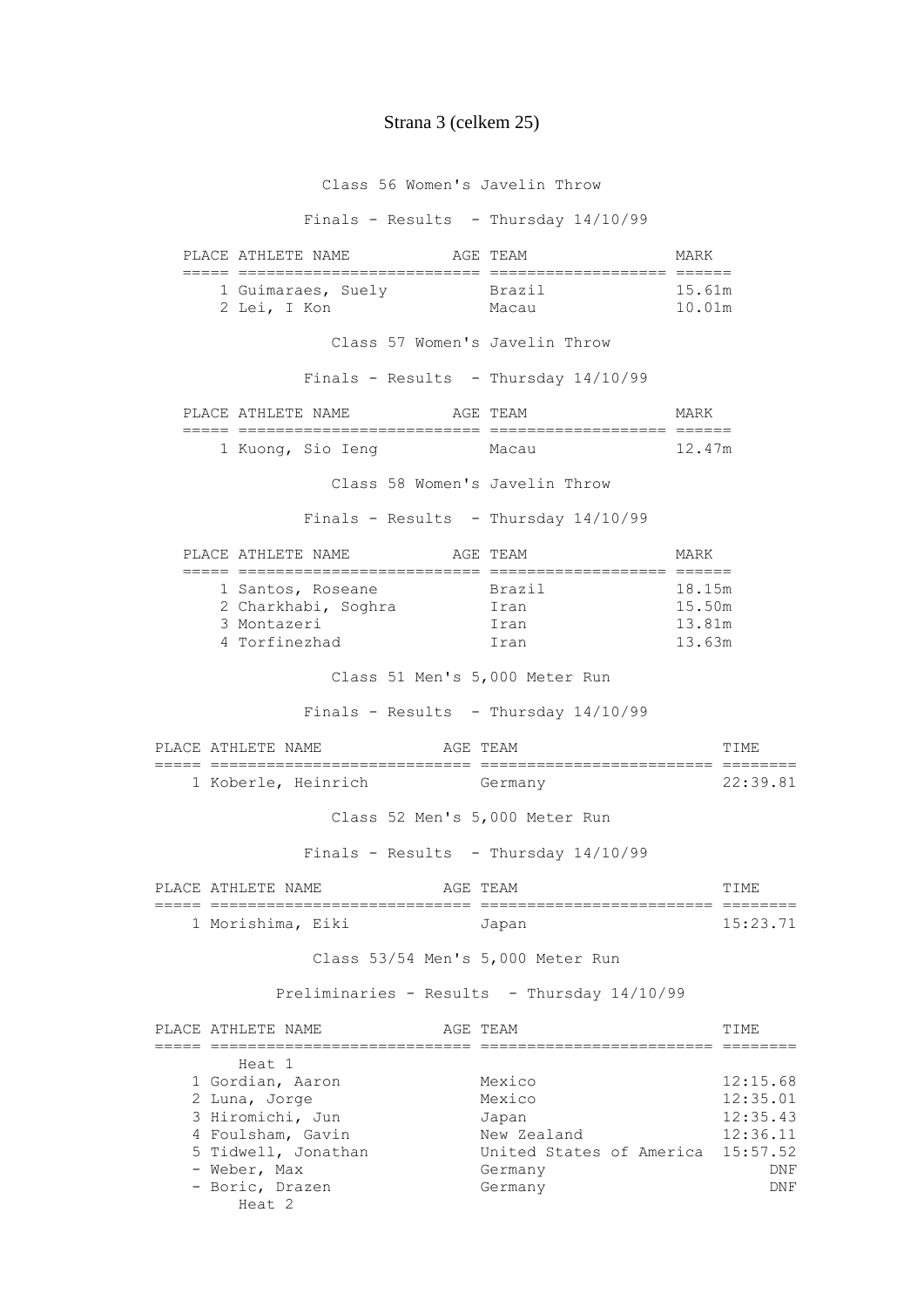### Strana 4 (celkem 25)

| 1 Mendoza, Saul   | Mexico               | 11:36.35 |
|-------------------|----------------------|----------|
| 2 Gerlach, Thomas | Denmark              | 12:03.15 |
| 3 Lucas, Ben      | New Zealand          | 12:18.53 |
| 4 Watanabe, Kanji | Japan                | 12:18.97 |
| 5 Al Roomi, Ahmad | United Arab Emirates | 13:16.76 |
| 6 Fujita, Eiji    | Japan                | 13:36.42 |
| - Sigg, Winfried  | Germany              | DNF      |

Class 53/54 Women's 5,000 Meter Run

Finals - Results - Thursday 14/10/99

| PLACE ATHLETE NAME      | AGE TEAM                          | TTME.    |
|-------------------------|-----------------------------------|----------|
|                         |                                   |          |
| 1 Tsuchida, Wakako      | Japan                             | 14:00.11 |
| 2 Hemandez, Ariadne     | Mexico                            | 14:19.79 |
| 3 Angreny, Lily         | Germany                           | 14:56.35 |
| 4 Reyes, Ivonne         | Mexico                            | 14:56.36 |
| 5 Porcellato, Francesca | Italy                             | 16:23.10 |
| 6 Hunter, Darlene       | United States of America 20:19.59 |          |

## **Wheelchair Athletics Results**

Class 55 Men's Shot Put

Finals - Results - Friday 15/10/99

| PLACE ATHLETE NAME    | AGE TEAM       | MARK   |
|-----------------------|----------------|--------|
|                       |                |        |
| 1 Bagheri Jedi, Jalil | Iran           | 10.00m |
| 2 Iser, Ulrich        | Germany        | 9.89m  |
| 3 Nemec, Martin       | Czech Republic | 9.20m  |
| 4 Misturini, Renato   | Italy          | 7.03m  |

Class 56 Men's Shot Put

Finals - Results - Friday 15/10/99

| PLACE ATHLETE NAME | AGE TEAM       | MARK   |
|--------------------|----------------|--------|
|                    |                |        |
| 1 Smorszczcwski    | Poland         | 10.43m |
| 2 Wies, Gerhard    | Germany        | 10.06m |
| 3 Asgarinajafabad  | Iran           | 10.02m |
| 4 Sadeghimehryar   | Iran           | 9.63m  |
| 5 Kastadagas       | Greece         | 9.15m  |
| 6 Stiak, Josef     | Czech Republic | 8.55m  |

Class 57 Men's Shot Put

Finals - Results - Friday 15/10/99

| PLACE ATHLETE NAME     | AGE TEAM       | MARK   |
|------------------------|----------------|--------|
|                        |                |        |
| 1 Pohlmann, Rostislaav | Czech Republic | 10.71m |
| 2 Mirzaei, Jaberi      | Iran           | 10.30m |
| 3 Petropoulos          | Greece         | 10.16m |
| 4 Aberley, Gary        | Australia      | 8.96m  |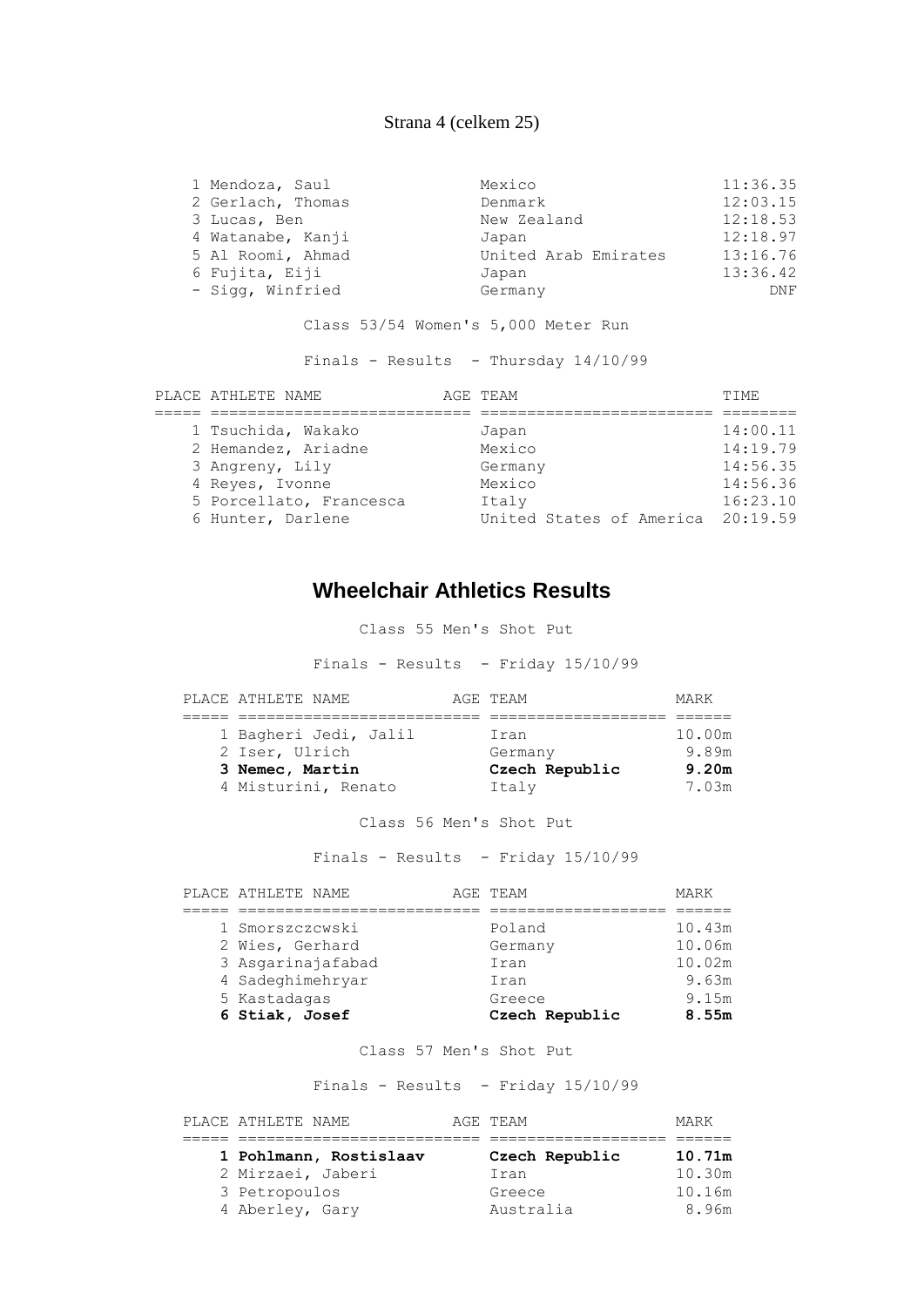### Strana 5 (celkem 25)

Class 58 Men's Shot Put

Finals - Results - Friday 15/10/99

| PLACE ATHLETE NAME                   |  | AGE TEAM         | MARK             |
|--------------------------------------|--|------------------|------------------|
|                                      |  |                  |                  |
| 1 Alenzi, Hussain<br>2 Wolf, Nachman |  | Kuwait<br>Israel | 12.84m<br>10.97m |

Class 55 Women's Shot Put

Finals - Results - Friday 15/10/99

| PLACE ATHLETE NAME                            | AGE TEAM           | MARK           |
|-----------------------------------------------|--------------------|----------------|
|                                               |                    |                |
| 1 Buggenhagen, Marianne<br>2 Willing, Martina | Germany<br>Germany | 8.39m<br>7.49m |

Class 55 Women's Shot Put (Continued)

Finals - Results - Friday 15/10/99

| PLACE ATHLETE NAME |  | AGE TEAM       | MARK  |
|--------------------|--|----------------|-------|
|                    |  |                |       |
| 3 Jiraskova, Vera  |  | Czech Republic | 5.65m |

Class 51 Men's Discus Throw

Finals - Results - Friday 15/10/99

| PLACE ATHLETE NAME  | AGE TEAM |                | MARK  |
|---------------------|----------|----------------|-------|
|                     |          |                |       |
| 1 Beles, Radim      |          | Czech Republic | 9.05m |
| 2 Schabel, Richard  |          | Great Britain  | 8.33m |
| 3 Richardson, James |          | Great Britain  | 8.15m |

Class 52 Men's Discus Throw

Finals - Results - Friday 15/10/99

|  | PLACE ATHLETE NAME    | AGE TEAM       | MARK   |
|--|-----------------------|----------------|--------|
|  |                       |                |        |
|  | 1 Modaber, Raz        | Iran           | 15.55m |
|  | 2 Sibrava, Pavel      | Czech Republic | 13.60m |
|  | 3 Montelongo, Jose    | Mexico         | 10.40m |
|  | 4 Rogers, Andrew      | Australia      | 9.73m  |
|  | 5 Karaminas, Georgios | Greece         | 9.70m  |
|  |                       |                |        |

#### Class 53 Men's Discus Throw

Finals - Results - Friday 15/10/99

| PLACE ATHLETE NAME | AGE TEAM                   | MARK   |
|--------------------|----------------------------|--------|
|                    |                            |        |
| 1 Jokar, Abdolreza | Iran                       | 19 45m |
| 2 Anderson, Rodney | United States of Am 17.24m |        |
| 3 Maximo, Mauro    | Mexico                     | 15.14m |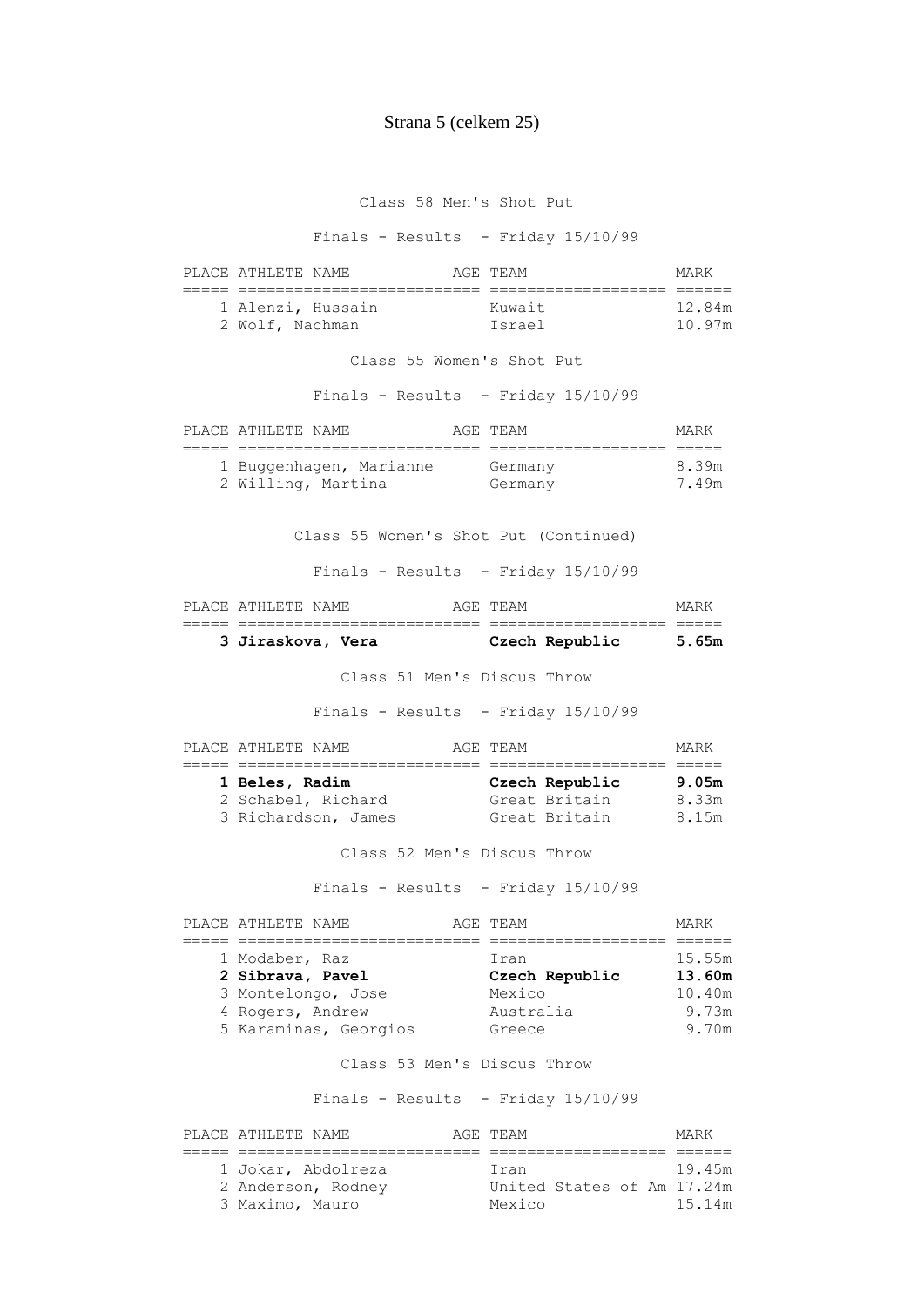# Strana 6 (celkem 25)

| 4 Daktilidis, Damianos<br>5 Martin, Peter<br>6 Paz, Adrian  |       | Greece<br>New Zealand 13.18m<br>Mexico | 13.75m<br>12.22m           |                |
|-------------------------------------------------------------|-------|----------------------------------------|----------------------------|----------------|
|                                                             |       | Class 37 Women's Javelin Throw         |                            |                |
|                                                             |       | Finals - Results - Friday $15/10/99$   |                            |                |
|                                                             |       |                                        |                            |                |
| PLACE ATHLETE NAME                                          |       | AGE TEAM                               | MARK                       |                |
| 1 Lam, Kuck Iong                                            | Macau |                                        | 8.84m                      |                |
|                                                             |       | Class 42 Women's Javelin Throw         |                            |                |
|                                                             |       | Finals - Results - Friday 15/10/99     |                            |                |
| PLACE ATHLETE NAME                                          |       | AGE TEAM                               | MARK                       |                |
| 1 Zheng, Baozhu                                             |       | China                                  | 23.00m                     |                |
|                                                             |       | Class 44 Women's Javelin Throw         |                            |                |
|                                                             |       | Finals - Results - Friday 15/10/99     |                            |                |
| PLACE ATHLETE NAME                                          |       | AGE TEAM                               | MARK                       |                |
| 1 Li, Xiao Lian<br>2 Torres, Rocio<br>3 Rosales, Catalina   |       | China<br>Mexico<br>Mexico              | 29.90m<br>25.59m<br>21.49m |                |
|                                                             |       | Class 51 Men's 100 Meter Sprint        |                            |                |
|                                                             |       | Finals - Results - Friday 15/10/99     |                            |                |
| PLACE ATHLETE NAME                                          |       | AGE TEAM                               |                            | TIME           |
| Wind Reading: 2.5<br>1 Navarro, Edgar                       |       | Mexico                                 |                            | 25.28          |
|                                                             |       | Class 52 Men's 100 Meter Sprint        |                            |                |
|                                                             |       | Finals - Results - Friday 15/10/99     |                            |                |
| PLACE ATHLETE NAME<br>______ ______________________________ |       | AGE TEAM                               |                            | TIME           |
| Wind Reading:                                               | 2.1   |                                        |                            |                |
| 1 Hemandez, Salvador                                        |       | Mexico                                 |                            | 18.68          |
| 2 Al Ahbabi, Ayedh<br>3 Yaezawa, Yasunari                   |       | United Arab Emirates<br>Japan          |                            | 19.10<br>20.63 |
| 4 Lek, Seow Hock                                            |       | Singapore                              |                            | 24.34          |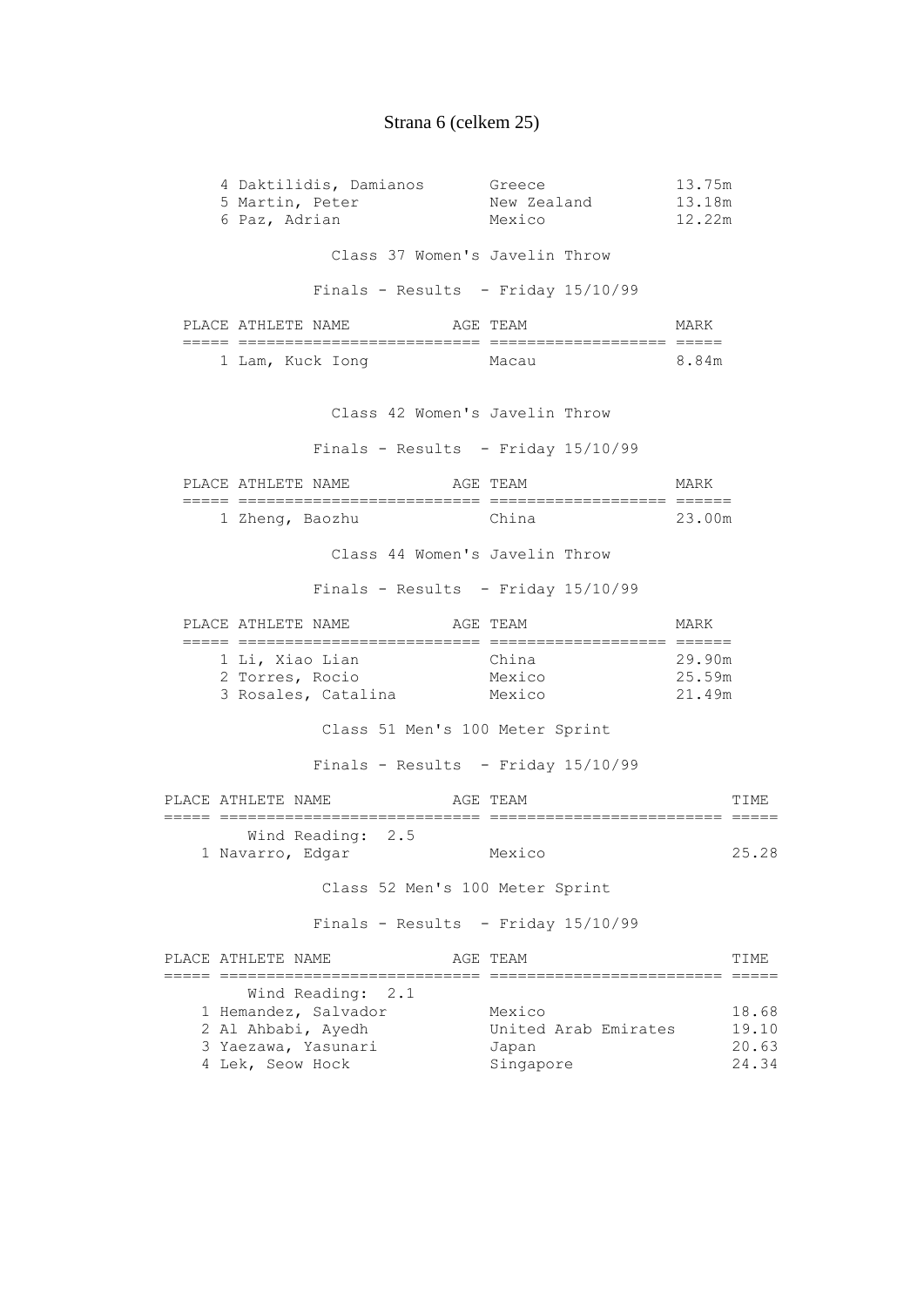## Strana 7 (celkem 25)

Class 53 Men's 100 Meter Sprint

Finals - Results - Friday 15/10/99

| PLACE ATHLETE NAME                  |                                                                |  | AGE TEAM                                                       | TTMF.                            |
|-------------------------------------|----------------------------------------------------------------|--|----------------------------------------------------------------|----------------------------------|
| 1 Ramirez, Jamie<br>2 Hallam, Chris | Wind Reading: 1.8<br>3 Tidwell, Jonathan<br>4 Berner, Reinhard |  | Mexico<br>Great Britain<br>United States of America<br>Germany | 17.27<br>17.51<br>17.68<br>17.74 |

Class 54 Men's 100 Meter Sprint

Finals - Results - Friday 15/10/99

| PLACE ATHLETE NAME                    |                | AGE TEAM                             |  |
|---------------------------------------|----------------|--------------------------------------|--|
| Wind Reading: 2.0                     |                |                                      |  |
| 1 Holding, David                      |                | Great Britain                        |  |
| 2 Figi, Robert                        |                | Germany                              |  |
| 3 Nagao, Yoshi Fumi                   |                | Japan                                |  |
| 4 Lin, Lung-Fu                        |                | Chinese Taipei                       |  |
| 5 Bates, Shanon                       |                | Australia                            |  |
| 6 O'Donnell, Paddy                    |                | New Zealand                          |  |
| 7 Henriques, Humberto                 |                | <b>Brazil</b>                        |  |
| 8 Lawson, John                        |                | United States of America 18.00       |  |
|                                       |                | Class 52 Women's 100 Meter Sprint    |  |
|                                       |                | Finals - Results - Friday $15/10/99$ |  |
| PLACE ATHLETE NAME                    |                | AGE TEAM<br>------- -------          |  |
| Wind Reading: 0.7                     |                |                                      |  |
| 1 Torres, Leticia                     |                | Mexico                               |  |
|                                       |                |                                      |  |
| 2 Leitner, Cheryl                     |                | United States of America 26.33       |  |
|                                       |                | Class 53 Women's 100 Meter Sprint    |  |
|                                       |                | Finals - Results - Friday $15/10/99$ |  |
| PLACE ATHLETE NAME                    |                | AGE TEAM                             |  |
|                                       | --------- ---- |                                      |  |
| Wind Reading: 1.5                     |                | Italy                                |  |
| 1 Porcellato, Francesca               |                | United States of America 20.89       |  |
| 2 Hunter, Darlene<br>- Lin, Shu-Chuan |                | Chinese Taipei                       |  |
|                                       |                | Class 54 Women's 100 Meter Sprint    |  |
|                                       |                | Finals - Results - Friday 15/10/99   |  |

 1 Sehmisch, Yvonne Germany 18.06 2 Jarvis, Nicola Great Britain 18.39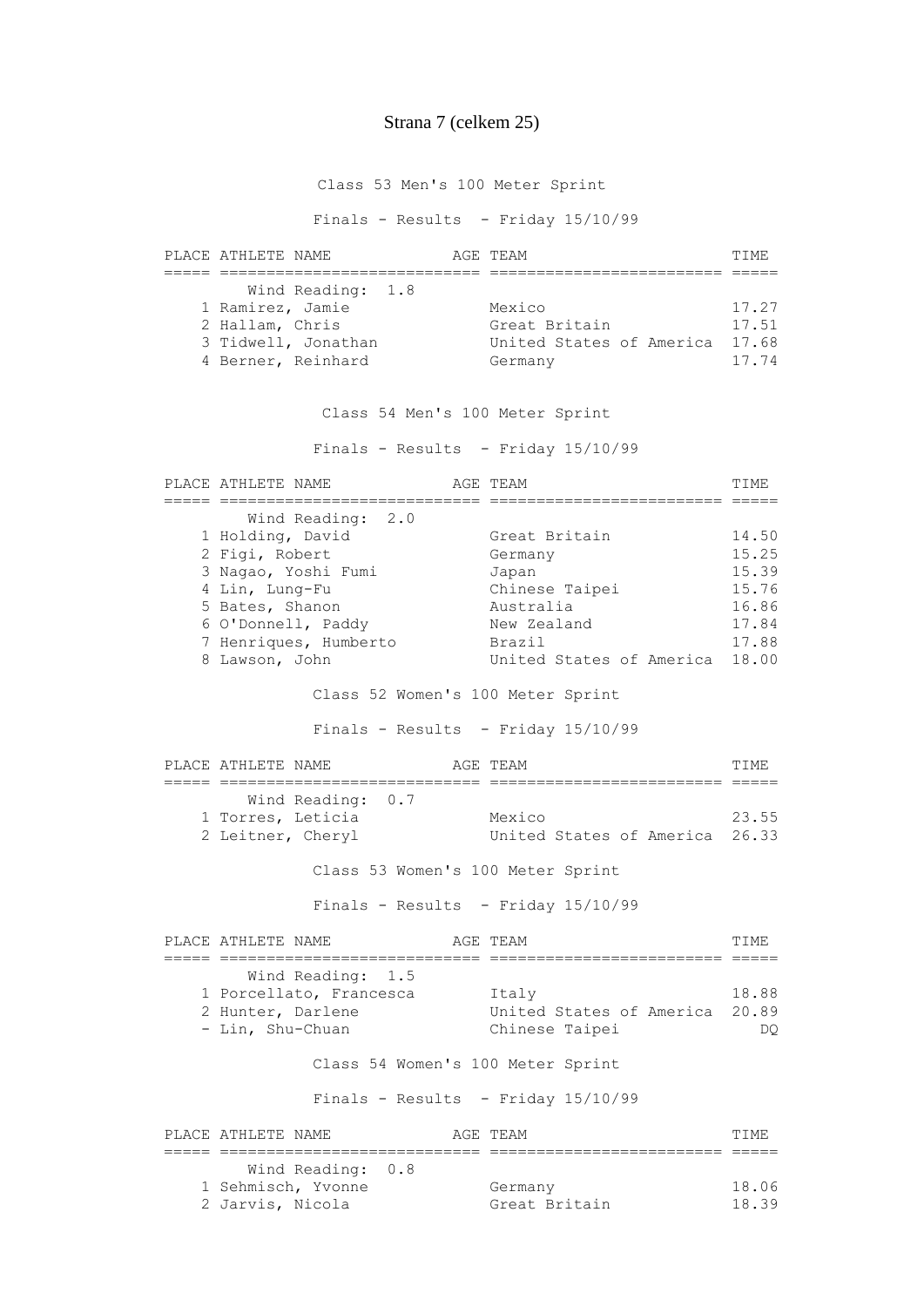# Strana 8 (celkem 25)

| 3 Gauci, Kylie<br>- Lin, Shu-Chuan                                                         | Australia<br>Chinese Taipei                | 22.68<br>DQ.                     |
|--------------------------------------------------------------------------------------------|--------------------------------------------|----------------------------------|
|                                                                                            | Class 37 Men's 100 Meter Sprint            |                                  |
|                                                                                            | Finals - Results - Friday $15/10/99$       |                                  |
| PLACE ATHLETE NAME                                                                         | AGE TEAM                                   | TIME                             |
| Wind Reading: 0.7<br>1 Slade, Matthew<br>2 Yin, Xiadong<br>3 Yang, Ye<br>4 Lim, Jiek Kiang | New Zealand<br>China<br>China<br>Singapore | 12.57<br>12.59<br>13.78<br>13.95 |
|                                                                                            | Class 38 Men's 100 Meter Sprint            |                                  |
|                                                                                            | Finals - Results - Friday $15/10/99$       |                                  |
| PLACE ATHLETE NAME                                                                         | AGE TEAM                                   | TIME                             |
| Wind Reading: 1.5<br>1 Jaffar, Tariq                                                       | United Arab Emirates 13.75                 |                                  |
|                                                                                            | Class 46 Men's 100 Meter Sprint            |                                  |
|                                                                                            | Finals - Results - Friday 15/10/99         |                                  |
| PLACE ATHLETE NAME                                                                         | AGE TEAM                                   | TIME                             |
| Wind Reading: 1.9<br>1 Gourlias                                                            | Greece                                     | 12.37                            |
|                                                                                            | Class 38 Women's 100 Meter Sprint          |                                  |
|                                                                                            | Finals - Results - Friday 15/10/99         |                                  |
| PLACE ATHLETE NAME                                                                         | AGE TEAM<br>========<br>================== | TIME                             |
| Wind Reading: NWI<br>1 Wang, Yuhong                                                        | China                                      | 17.10                            |
|                                                                                            | Class 46 Women's 100 Meter Sprint          |                                  |
|                                                                                            | Finals - Results - Friday $15/10/99$       |                                  |
| PLACE ATHLETE NAME                                                                         | AGE TEAM<br>===========================    | TIME                             |
| Wind Reading: 1.8<br>1 Ning, Sai Li                                                        | China                                      | 13.71                            |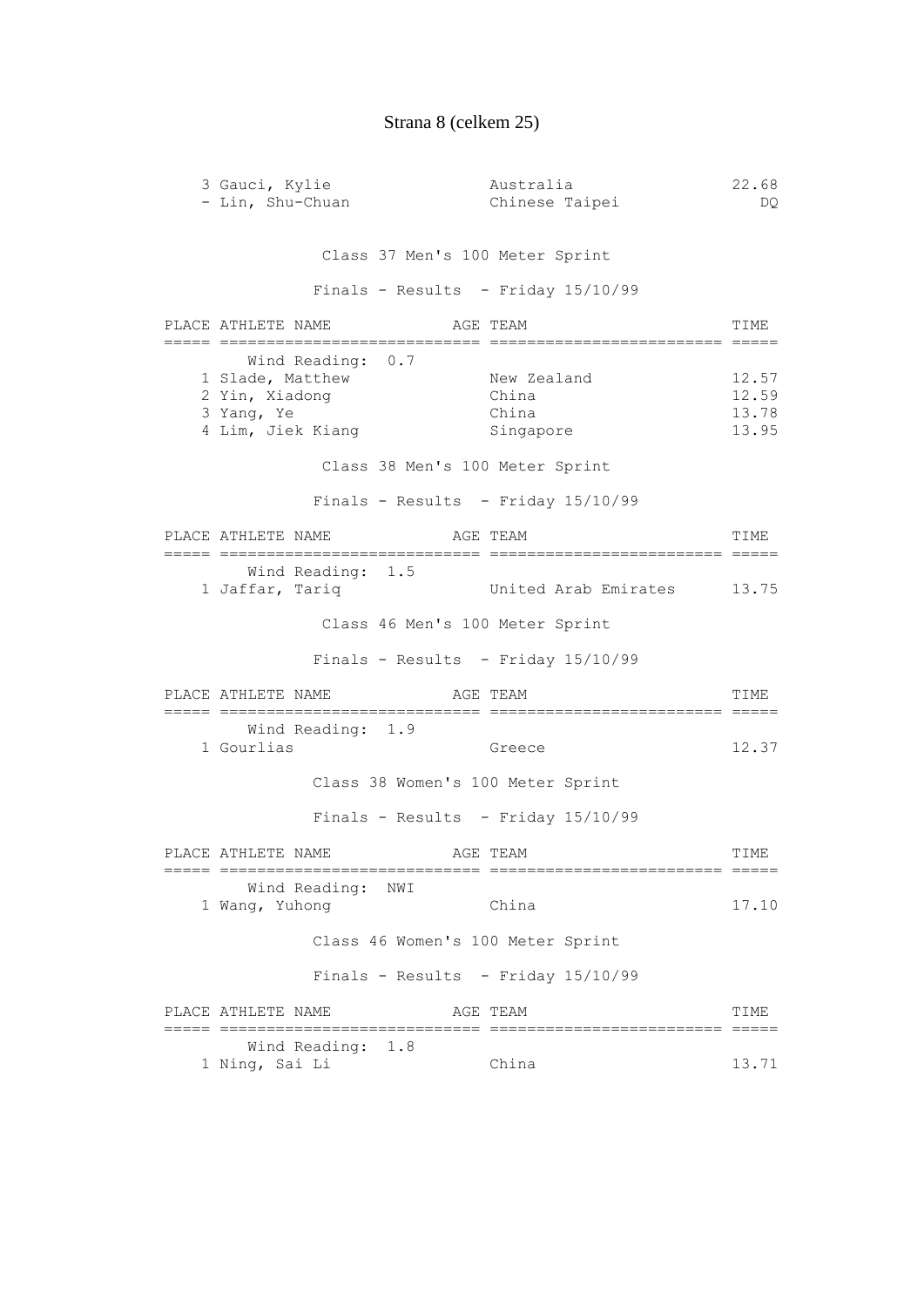## Strana 9 (celkem 25)

Class 53 Women's 200 Meter Sprint

Finals - Results - Friday 15/10/99

| PLACE ATHLETE NAME      |                   | AGE TEAM |                                | TTME. |
|-------------------------|-------------------|----------|--------------------------------|-------|
|                         |                   |          |                                |       |
|                         | Wind Reading: 0.6 |          |                                |       |
| 1 Porcellato, Francesca |                   | Italy    |                                | 36.20 |
| 2 Hunter, Darlene       |                   |          | United States of America 39.09 |       |

Class 53/54 Men's 1,500 Meter Run

Preliminaries - Results - Friday 15/10/99

| PLACE ATHLETE NAME    | AGE TEAM                         | TIME       |
|-----------------------|----------------------------------|------------|
|                       |                                  |            |
| Heat 1                |                                  |            |
| 1 Gerlach, Thomas     | Denmark                          | 3:28.58    |
| 2 Lucas, Ben          | New Zealand                      | 3:28.71    |
| 3 Luna, Jorge         | Mexico                           | 3:28.82    |
| 4 Brunner, Ralph      | Germany                          | 3:28.82    |
| 5 Wang, Chung-Fu      | Chinese Taipei                   | 3:29.48    |
| 6 Al Roomi, Ahmad     | United Arab Emirates             | 3:29.53    |
| 7 Fujita, Eiji        | Japan                            | 3:30.01    |
| 8 Bates, Shanon       | Australia                        | 3:58.30    |
| 9 Lawson, John        | United States of America 4:19.24 |            |
| Heat 2                |                                  |            |
| 1 Mendoza, Saul       | Mexico                           | 3:21.95    |
| 2 Watanabe, Kanji     | Japan                            | 3:22.28    |
| 3 Foulsham, Gavin     | New Zealand                      | 3:24.87    |
| 4 Figi, Robert        | Germany                          | 3:25.05    |
| 5 Gordian, Aaron      | Mexico                           | 3:25.21    |
| 6 Hiromichi, Jun      | Japan                            | 3:25.61    |
| 7 Weinsheimer, Thomas | Germany                          | 3:26.03    |
| 8 Tidwell, Jonathan   | United States of America 4:20.60 |            |
| - Nagao, Yoshi Fumi   | Japan                            | <b>DNF</b> |

### Class 53/54 Men's 5,000 Meter Run

Finals - Results - Friday 15/10/99

| PLACE ATHLETE NAME | AGE TEAM    | TIME     |
|--------------------|-------------|----------|
|                    |             |          |
| 1 Mendoza, Saul    | Mexico      | 11:09.40 |
| 2 Gordian, Aaron   | Mexico      | 11:10.41 |
| 3 Luna, Jorge      | Mexico      | 11:24.30 |
| 4 Gerlach, Thomas  | Denmark     | 11:24.39 |
| 5 Lucas, Ben       | New Zealand | 11:24.66 |
| 6 Foulsham, Gavin  | New Zealand | 11:25.03 |
| 7 Hiromichi, Jun   | Japan       | 11:25.20 |
| 8 Watanabe, Kanji  | Japan       | 11:25.47 |
| 9 Fujita, Eiji     | Japan       | 11:25.82 |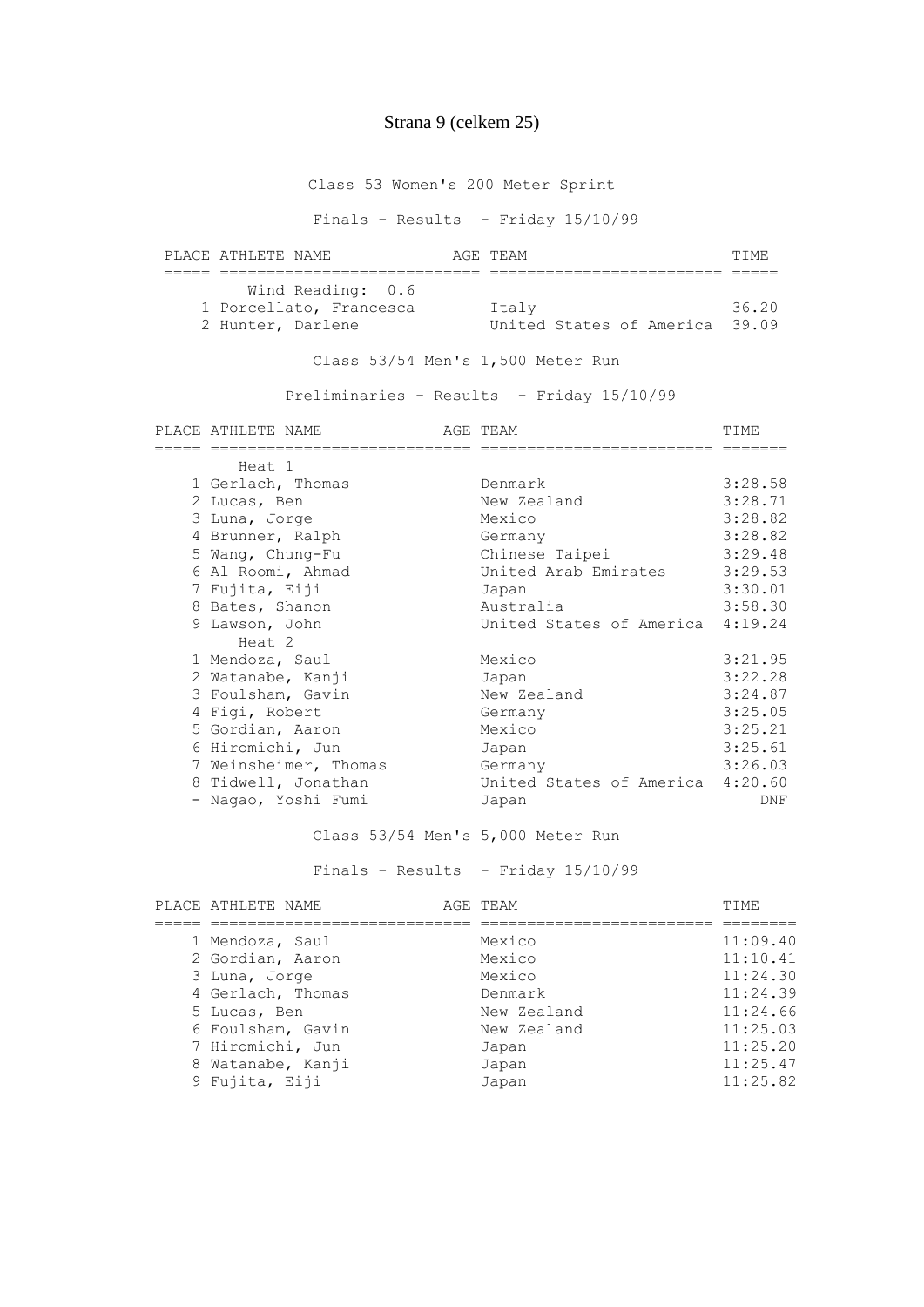#### Strana 10 (celkem 25)

Class 53/54 Men's 5,000 Meter Run (Continued) Finals - Results - Friday 15/10/99 PLACE ATHLETE NAME AGE TEAM AGE TEAM TIME ===== ============================ ========================= ======== - Al Roomi, Ahmad United Arab Emirates DNF Class 36 Men's 100 Meter Sprint Finals - Results - Friday 15/10/99 PLACE ATHLETE NAME **AGE TEAM AGE TEAM TIME**  ===== ============================ ========================= ===== Wind Reading: 1.4 1 Leong, Chi Meng Macau 16.62

### **Wheelchair Athletics Results**

COMPLETE RESULTS - ALL ROUNDS

Class 36 Men's Shot Put

Finals - Results - Saturday 16/10/99

| PLACE ATHLETE NAME | AGE TEAM       | MARK  |
|--------------------|----------------|-------|
|                    |                |       |
| 1 Kubala, Milan    | Czech Republic | 9.00m |
| 2 Sun, Yufu        | China          | 7.58m |

Class 42 Men's Shot Put

Finals - Results - Saturday 16/10/99

|       | PLACE ATHLETE NAME | AGE TEAM        | MARK   |
|-------|--------------------|-----------------|--------|
| _____ | _______________    | _______________ |        |
|       | 1 Deligiorgis      | Greece          | 11.59m |

Class 44 Men's Shot Put

Finals - Results - Saturday 16/10/99

| PLACE | ATHIRTE | NAME.             | -∆ (≟ н∶ | TF.AM | MADL         |
|-------|---------|-------------------|----------|-------|--------------|
| ____  |         |                   |          |       |              |
|       |         | Hassani, Mohammad |          | rar   | ני ד<br>5 Sm |

#### Class 56 Men's Discus Throw

| PLACE ATHLETE NAME | AGE TEAM       | MARK   |
|--------------------|----------------|--------|
|                    |                |        |
| 1 Sadeghimehryar   | Iran           | 35.88m |
| 2 Namavar, Darush  | Iran           | 35.54m |
| 3 Wies, Gerhard    | Germany        | 31.14m |
| 4 Danko, Stefan    | Czech Republic | 26.67m |
| 5 Salisbury, Paul  | New Zealand    | 19.83m |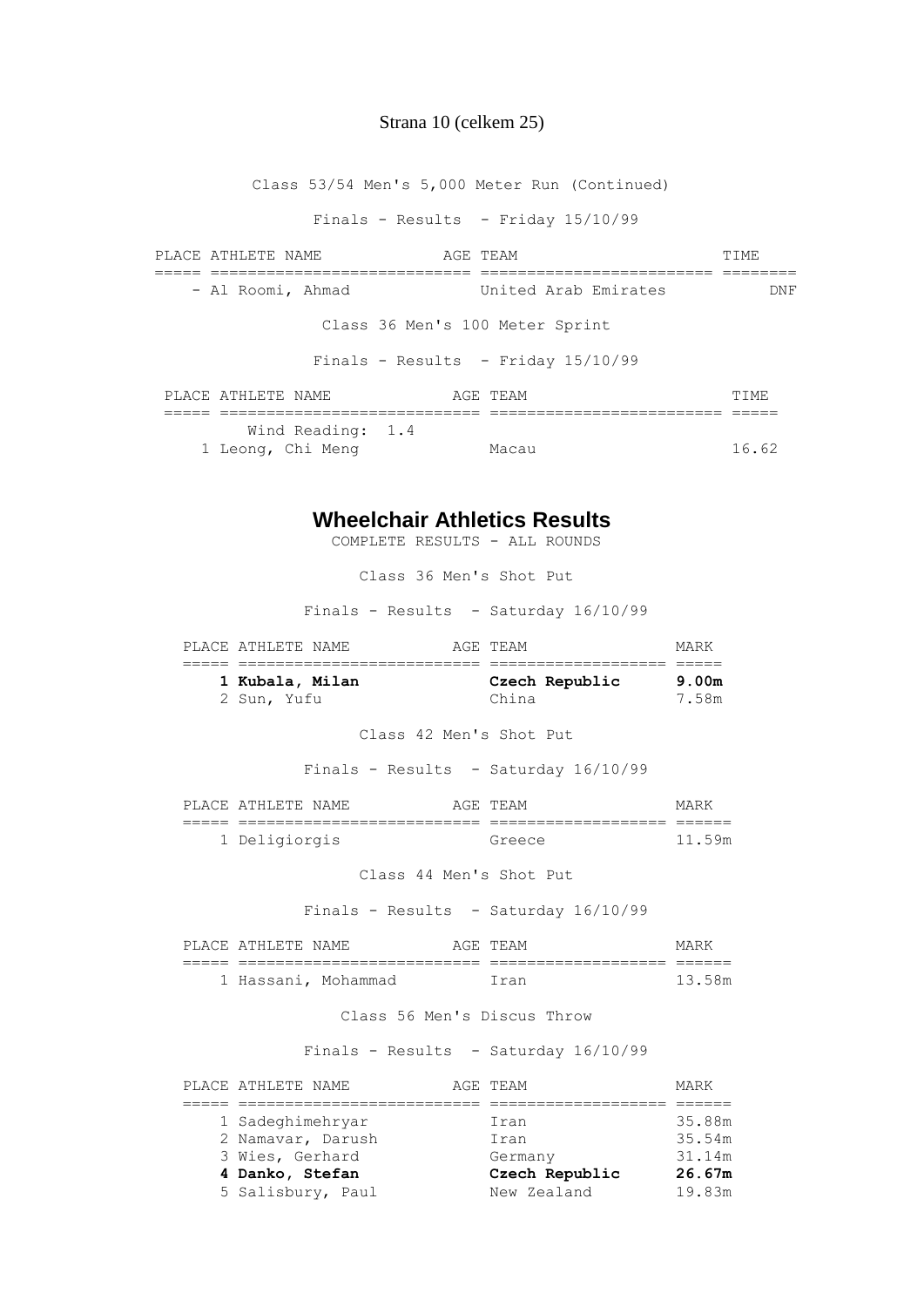## Strana 11 (celkem 25)

Class 57 Men's Discus Throw

Finals - Results - Saturday 16/10/99

| PLACE ATHLETE NAME     |           | MARK                       |
|------------------------|-----------|----------------------------|
|                        |           |                            |
| 1 Khosravinia, Aref    | Iran      | 43.51m                     |
| 2 Pohlmann, Rostislaav |           | 41.21m                     |
| 3 Mamoulidis           | Greece    | 33.50m                     |
| 4 Aberley, Gary        | Australia | 30.04m                     |
| 5 Smorszczcwski        | Poland    | 28.28m                     |
|                        |           | AGE TEAM<br>Czech Republic |

Class 58 Men's Discus Throw

| PLACE ATHLETE NAME <b>AGE TEAM</b>                                                                                       |                                               | MARK                               |
|--------------------------------------------------------------------------------------------------------------------------|-----------------------------------------------|------------------------------------|
| 1 Salem, Fahad<br>2 Wolf, Nachman                                                                                        | Kuwait<br>Israel                              | 45.78m<br>43.13m                   |
| Class 53 Women's Discus Throw                                                                                            |                                               |                                    |
| Finals - Results - Saturday 16/10/99                                                                                     |                                               |                                    |
| PLACE ATHLETE NAME                                                                                                       | AGE TEAM                                      | MARK                               |
| 1 Summersgill, Claire Australia                                                                                          |                                               | 7.05m                              |
| Class 54 Women's Discus Throw                                                                                            |                                               |                                    |
| Finals - Results - Saturday 16/10/99                                                                                     |                                               |                                    |
| PLACE ATHLETE NAME                                                                                                       | AGE TEAM                                      | MARK                               |
| 1 Reddin, Sally<br>2 Garcia, Dora Elia Mexico<br>3 Gouveia, Sonia Maria Brazil<br>4 Dafni, Paraskevi<br>5 Nunn, Michelle | Great Britain 14.53m<br>Greece<br>New Zealand | 12.99m<br>12.32m<br>9.47m<br>9.31m |
| Class 55 Women's Discus Throw                                                                                            |                                               |                                    |
| Finals - Results - Saturday 16/10/99                                                                                     |                                               |                                    |
| PLACE ATHLETE NAME                                                                                                       | AGE TEAM                                      | MARK                               |
| 1 Buggenhagen, Marianne Germany 13.10m<br>2 Willing, Martina Cermany<br>3 Jiraskova, Vera         Czech Republic         |                                               | 22.41m<br>17.74m                   |
| Class 56 Women's Discus Throw                                                                                            |                                               |                                    |
| Finals - Results - Saturday 16/10/99                                                                                     |                                               |                                    |

|              | PLACE ATHLETE NAME | AGE TEAM     | MARK   |
|--------------|--------------------|--------------|--------|
|              | ________________   | ____________ |        |
| 1 Lei, I Kon |                    | Macau        | 10 93m |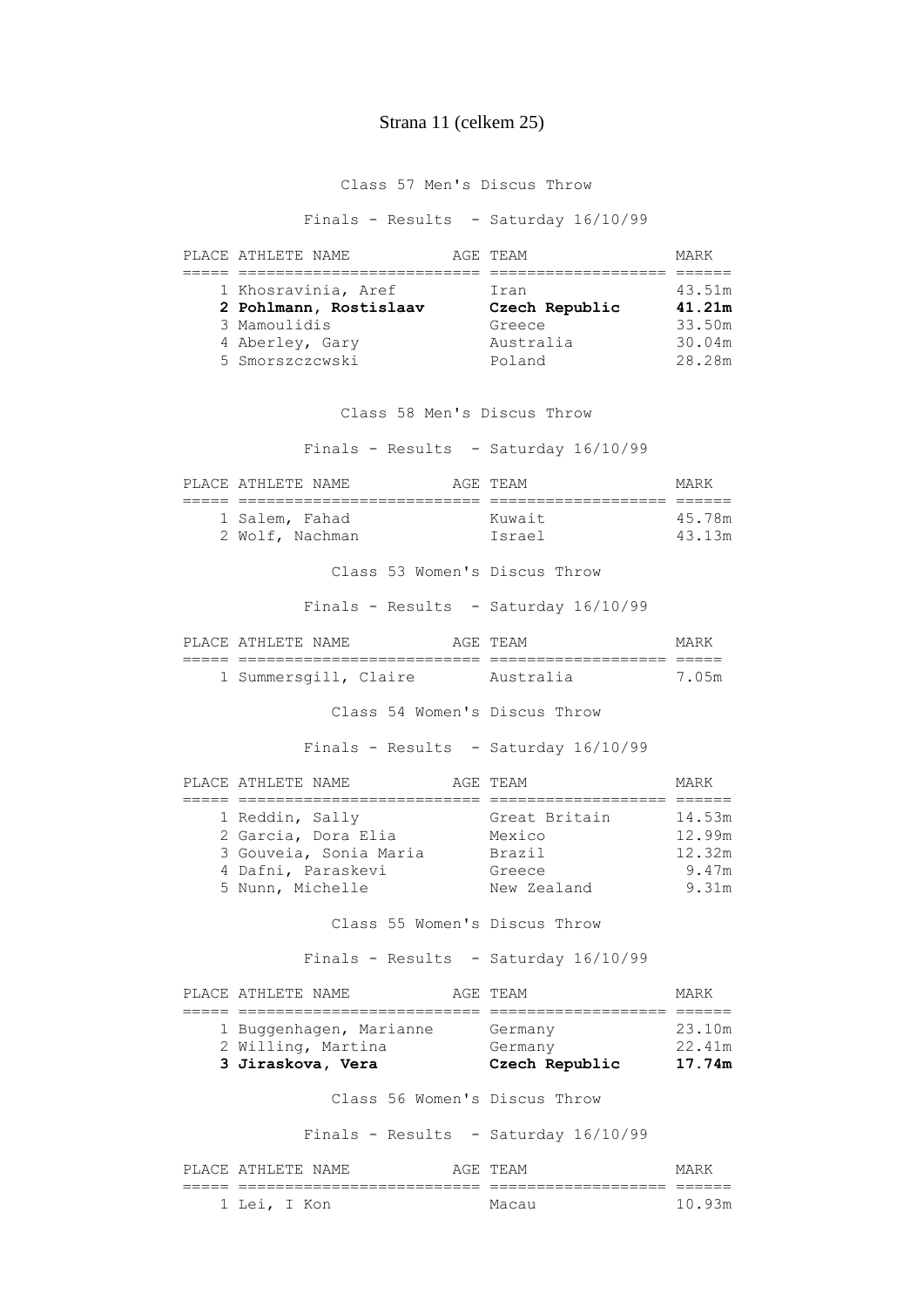## Strana 12 (celkem 25)

Class 57 Women's Discus Throw

Finals - Results - Saturday 16/10/99

| PLACE ATHLETE NAME | AGE TEAM | MARK   |
|--------------------|----------|--------|
|                    |          |        |
| 1 Guimaraes, Suely | Brazil   | 23.97m |
| 2 Kuong, Sio Ieng  | Macau    | 12.25m |

Class 58 Women's Discus Throw

Finals - Results - Saturday 16/10/99

| PLACE ATHLETE NAME  | AGE TEAM | MARK   |
|---------------------|----------|--------|
|                     |          |        |
| 1 Santos, Roseane   | Brazil   | 27.06m |
| 2 Charkhabi, Soghra | Iran     | 21.37m |
| 3 Torfinezhad       | Iran     | 20.31m |
| 4 Montazeri         | Iran     | 18.94m |

Class 52 Men's Javelin Throw

Finals - Results - Saturday 16/10/99

| PLACE ATHLETE NAME    | AGE TEAM    | MARK   |
|-----------------------|-------------|--------|
|                       |             |        |
| 1 MacCalman, David    | New Zealand | 14.42m |
| 2 Modaber, Raz        | Iran        | 13.30m |
| 3 Karaminas, Georgios | Greece      | 11.33m |
| 4 Fostiras, Zaharias  | Greece      | 7.65m  |

### Class 53 Men's Javelin Throw

|  | PLACE ATHLETE NAME    | AGE TEAM                   | MARK   |
|--|-----------------------|----------------------------|--------|
|  |                       |                            |        |
|  | 1 Anderson, Rodney    | United States of Am 18.30m |        |
|  | 2 Paz, Adrian         | Mexico                     | 17.86m |
|  | 3 Maximo, Mauro       | Mexico                     | 17.14m |
|  | 4 Martin, Peter       | New Zealand                | 16.00m |
|  | 5 Jokar, Abdolreza    | Iran                       | 15.67m |
|  | 6 Agourakis, Christos | Greece                     | 13.57m |
|  | 7 De Santani, Barbosa | <b>Brazil</b>              | 9.67m  |
|  |                       |                            |        |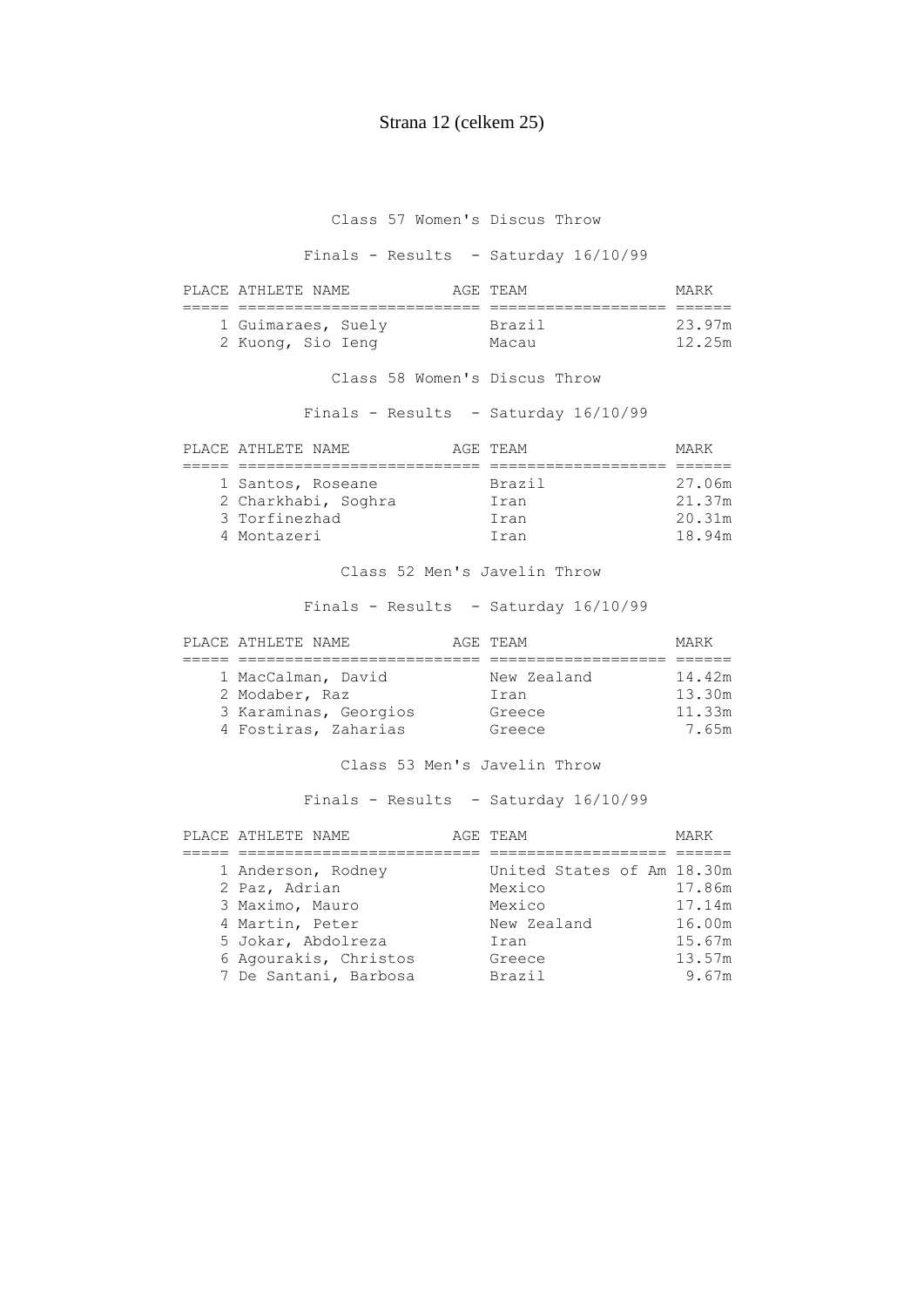### Strana 13 (celkem 25)

Class 54 Men's Javelin Throw

Finals - Results - Saturday 16/10/99

| PLACE ATHLETE NAME    | AGE TEAM       | MARK   |
|-----------------------|----------------|--------|
|                       |                |        |
| 1 Azmoodeh, Jafarlou  | Iran           | 26.64m |
| 2 Nourafshan, Mckhtar | Iran           | 23.68m |
| 3 Purgi, Frantisek    | Czech Republic | 21.71m |
| 4 Tischler, Georg     | Austria        | 20.74m |
| 5 Berner, Reinhard    | Germany        | 19.72m |
| 6 Farrent, Michael    | Australia      | 18.81m |
| 7 Probyn, Dean        | New Zealand    | 11.73m |

Class 55 Men's Javelin Throw

Finals - Results - Saturday 16/10/99

| PLACE ATHLETE NAME  | AGE TEAM       | MARK   |
|---------------------|----------------|--------|
|                     |                |        |
| 1 Iser, Ulrich      | Germany        | 24.11m |
| 2 Nemec, Martin     | Czech Republic | 23.46m |
| 3 Misturini, Renato | Italy          | 22.13m |

Class 53 Women's Javelin Throw

Finals - Results - Saturday 16/10/99

|  | PLACE ATHLETE NAME     |  | A (4H' |            |     |
|--|------------------------|--|--------|------------|-----|
|  |                        |  |        | __________ |     |
|  | 1 Gouveia, Sonia Maria |  |        | Rrazi      | ⊺ບ∾ |

Class 54 Women's Javelin Throw

Finals - Results - Saturday 16/10/99

| PLACE ATHLETE NAME |                     | AGE TEAM      | MARK   |
|--------------------|---------------------|---------------|--------|
|                    |                     |               |        |
| 1 Reddin, Sally    |                     | Great Britain | 11.35m |
|                    | 2 Garcia, Dora Elia | Mexico        | 9.80m  |
| 3 Nunn, Michelle   |                     | New Zealand   | 8.71m  |

Class 37 Men's Javelin Throw

Finals - Results - Saturday 16/10/99

| PLACE ATHLETE NAME |                   | AGE TEAM  | MARK   |
|--------------------|-------------------|-----------|--------|
|                    |                   |           |        |
|                    | 1 Lim, Jiek Kiang | Singapore | 25.23m |

#### Class 42 Men's Javelin Throw

| PLACE ATHLETE NAME | AGE TEAM | MARK   |
|--------------------|----------|--------|
|                    |          |        |
| 1 Deligiorgis      | Greece   | 40.00m |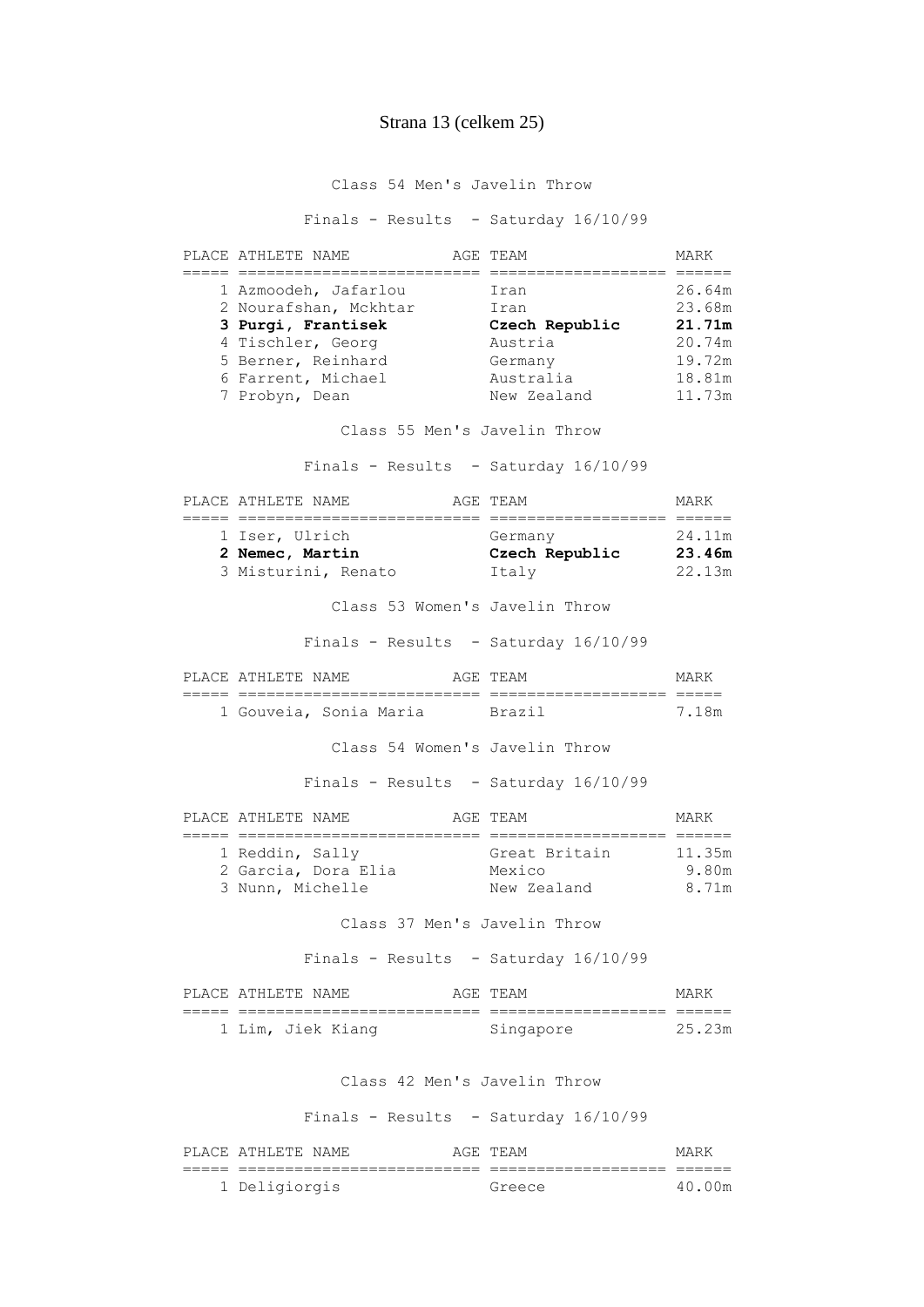#### Strana 14 (celkem 25)

 Class 37 Men's Long Jump Finals - Results - Saturday 16/10/99 PLACE ATHLETE NAME AGE TEAM AGE TEAM ===== ========================== =================== ===== 1 Yang, Ye China 4.67m -0.2 Class 46 Men's Long Jump Finals - Results - Saturday 16/10/99 PLACE ATHLETE NAME AGE TEAM MARK ===== ========================== =================== ===== 1 Toptsis, Georgios Greece 5.59m -3.8 Class 51 Men's 400 Meter Sprint Finals - Results - Saturday 16/10/99 PLACE ATHLETE NAME **AGE TEAM** AGE TEAM **TIME**  ===== ============================ ========================= ======= 1 Navarro, Edgar Mexico 1:39.52 2 Koberle, Heinrich Germany 1:44.80 Class 52 Men's 400 Meter Sprint Finals - Results - Saturday 16/10/99 PLACE ATHLETE NAME **AGE TEAM AGE TEAM TIME**  ===== ============================ ========================= ======= 1 Hemandez, Salvador Mexico 1:12.99 2 Yaezawa, Yasunari Japan 1:20.11 Class 53 Men's 400 Meter Sprint Finals - Results - Saturday 16/10/99 PLACE ATHLETE NAME **AGE TEAM AGE TEAM TIME**  ===== ============================ ========================= ======= 1 Boric, Drazen Germany Germany 55.41<br>2 Weber, Max Germany Germany 55.73 2 Weber, Max Germany 55.73 3 Sigg, Winfried Germany 55.90 4 Tidwell, Jonathan United States of America 1:02.54 5 Hallam, Chris Great Britain 1:04.86 - Ramirez, Jamie Mexico DQ Class 54 Men's 400 Meter Sprint Preliminaries - Results - Saturday 16/10/99 PLACE ATHLETE NAME **AGE TEAM** AGE TRAM TIME ===== ============================ ========================= ======= Heat 1 1 Luna, Jorge Mexico Mexico 54.09 2 Nagao, Yoshi Fumi Japan 54.52 3 Wang, Chung-Fu Chinese Taipei 54.70 4 O'Donnell, Paddy New Zealand 1:02.73 5 Lawson, John United States of America 1:03.63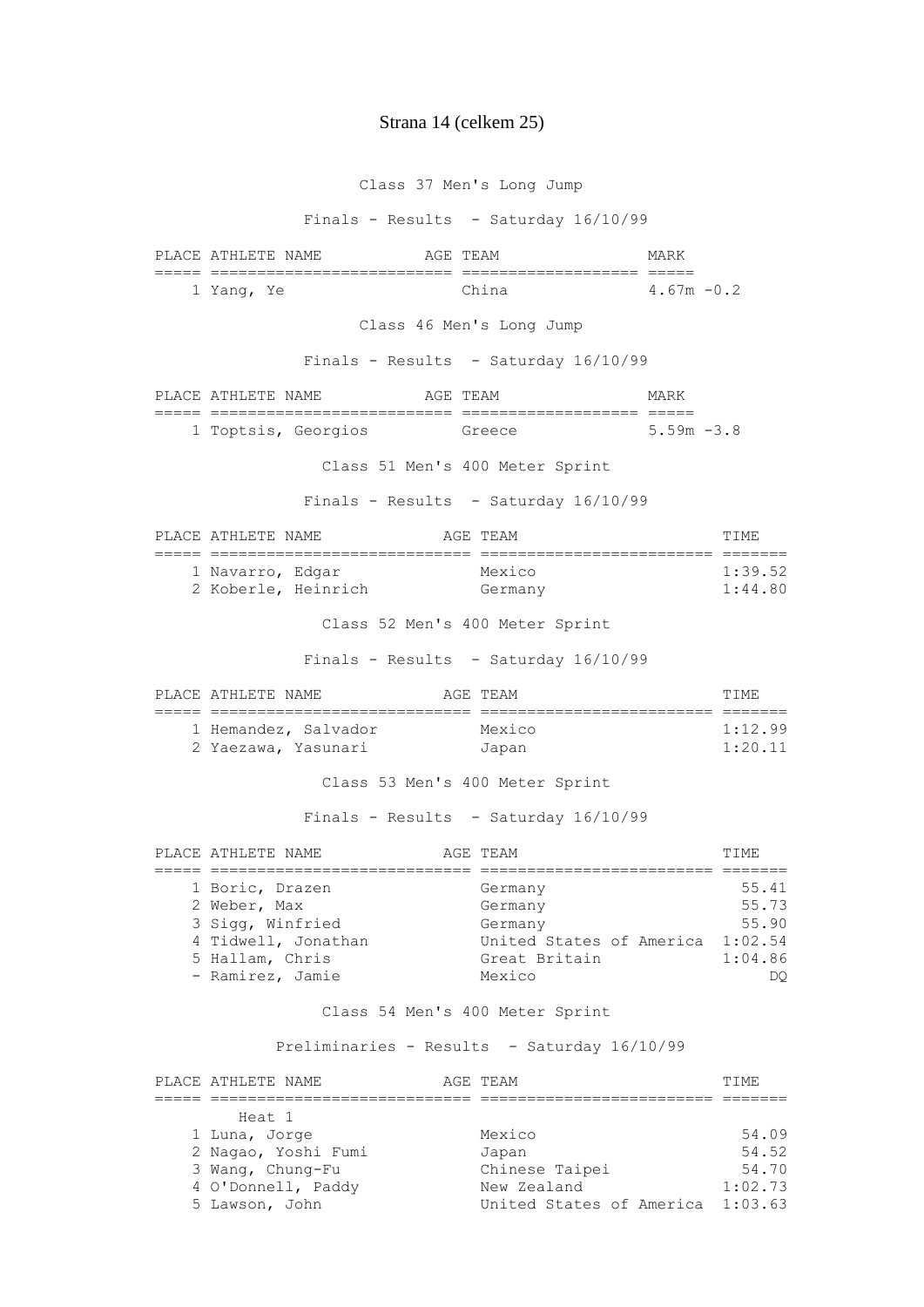## Strana 15 (celkem 25)

| - Weinsheimer, Thomas | Germany        | DO.   |
|-----------------------|----------------|-------|
| Heat 2                |                |       |
| 1 Holding, David      | Great Britain  | 54.89 |
| 2 Brunner, Ralph      | Germany        | 54.98 |
| 2 Figi, Robert        | Germany        | 54.98 |
| 4 Foulsham, Gavin     | New Zealand    | 55.73 |
| 5 Lin, Lung-Fu        | Chinese Taipei | 56.46 |
| 6 Fujita, Eiji        | Japan          | 59.13 |

#### Finals - Results - Saturday 16/10/99

| PLACE ATHLETE NAME  | AGE TEAM       | TTME. |
|---------------------|----------------|-------|
|                     |                |       |
| 1 Nagao, Yoshi Fumi | Japan          | 53.06 |
| 2 Brunner, Ralph    | Germany        | 53.34 |
| 3 Luna, Jorge       | Mexico         | 53.92 |
| 4 Holding, David    | Great Britain  | 53.97 |
| 5 Figi, Robert      | Germany        | 54.13 |
| 6 Wang, Chung-Fu    | Chinese Taipei | 54.45 |
| 7 Lin, Lung-Fu      | Chinese Taipei | 55.01 |
| 8 Foulsham, Gavin   | New Zealand    | 56.03 |

Class 52 Women's 400 Meter Sprint

### Finals - Results - Saturday 16/10/99

| PLACE ATHLETE NAME | AGE TEAM                         | TTME.   |
|--------------------|----------------------------------|---------|
|                    |                                  |         |
| 1 Tanaka, Teruyo   | Japan                            | 1:21.58 |
| 2 Yoda, Miki       | Japan                            | 1:29.01 |
| 3 Torres, Leticia  | Mexico                           | 1:30.88 |
| 4 Leitner, Cheryl  | United States of America 1:59.72 |         |

## Class 53 Women's 400 Meter Sprint

Finals - Results - Saturday 16/10/99

| PLACE ATHLETE NAME                           | AGE TEAM                                  | TTME.   |
|----------------------------------------------|-------------------------------------------|---------|
|                                              |                                           |         |
| 1 Porcellato, Francesca<br>2 Hunter, Darlene | Italv<br>United States of America 1:19.08 | 1:10.18 |

Class 54 Women's 400 Meter Sprint

Finals - Results - Saturday 16/10/99

| PLACE ATHLETE NAME  | AGE TEAM       | TTMF.   |
|---------------------|----------------|---------|
|                     |                |         |
| 1 Hemandez, Ariadne | Mexico         | 1:03.42 |
| 2 Sehmisch, Yvonne  | Germany        | 1:04.38 |
| 3 Jarvis, Nicola    | Great Britain  | 1:04.59 |
| 4 Angreny, Lily     | Germany        | 1:05.78 |
| 5 Lin, Shu-Chuan    | Chinese Taipei | 1:08.60 |
| 6 Reyes, Ivonne     | Mexico         | 1:09.27 |
| 7 Gauci, Kylie      | Australia      | 1:23.43 |

#### Class 54 Men's 800 Meter Run

Preliminaries - Results - Saturday 16/10/99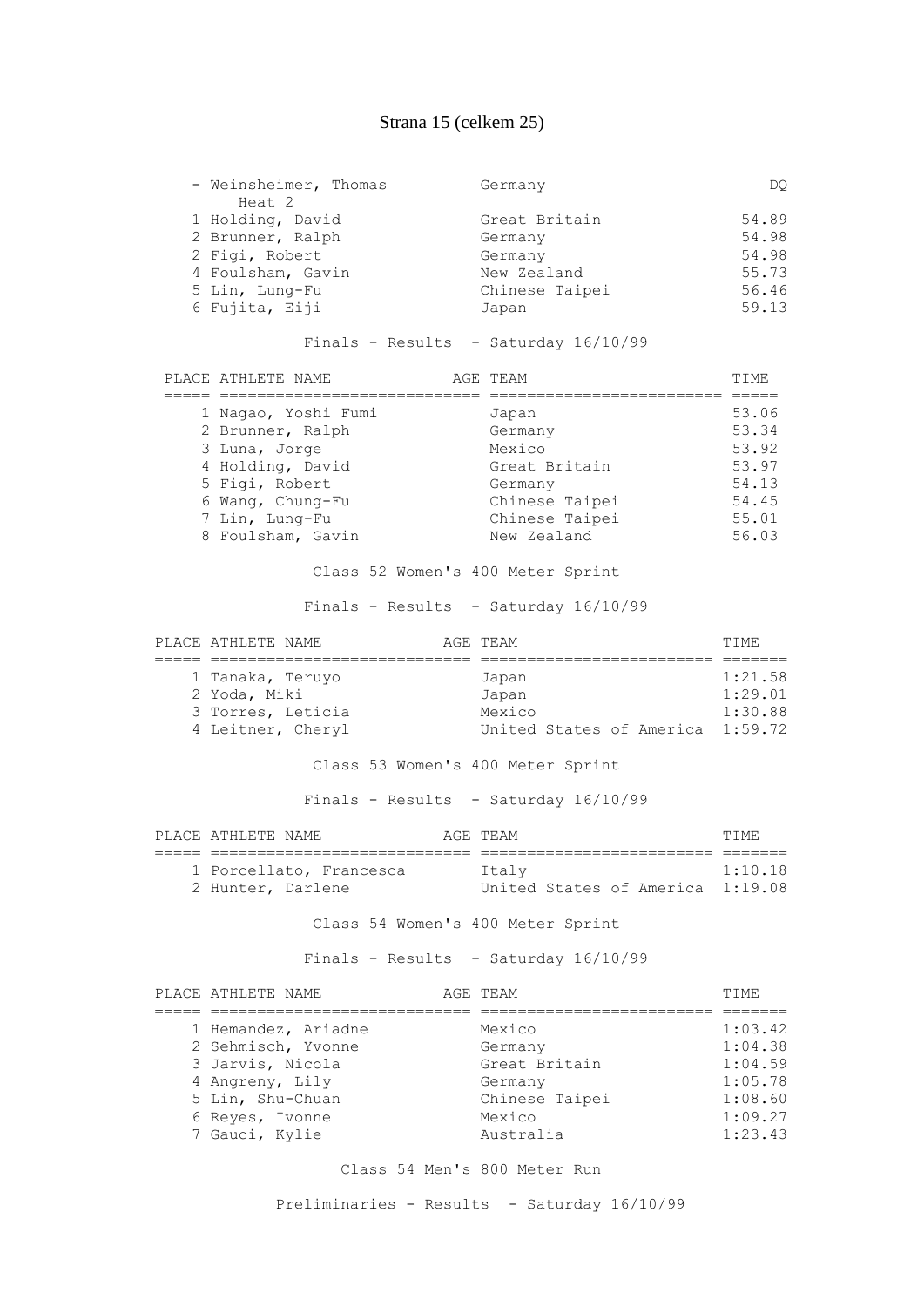# Strana 16 (celkem 25)

| PLACE ATHLETE NAME                 | AGE TEAM                               | TIME    |
|------------------------------------|----------------------------------------|---------|
| Heat 1                             |                                        |         |
| 1 Gordian, Aaron                   | Mexico                                 | 1:46.84 |
| 2 Brunner, Ralph                   | Germany                                | 1:48.10 |
| 3 Al Roomi, Ahmad                  | United Arab Emirates                   | 1:48.11 |
| 4 Weinsheimer, Thomas              | Germany                                | 1:50.27 |
| 5 Fujita, Eiji                     | Japan                                  | 1:51.13 |
| Heat 2                             |                                        |         |
| 1 Mendoza, Saul                    | Mexico                                 | 1:46.28 |
| 2 Luna, Jorge                      | Mexico                                 | 1:47.45 |
| 3 Nagao, Yoshi Fumi                | Japan                                  | 1:47.64 |
| 4 Foulsham, Gavin                  | New Zealand                            | 1:47.84 |
| 5 Wang, Chung-Fu                   | Chinese Taipei                         | 1:48.78 |
| 6 Hufnagel, Alfred                 | Germany                                | 1:55.66 |
| 7 Lawson, John                     | United States of America 2:06.84       |         |
|                                    | Class 51 Men's 1,500 Meter Run         |         |
|                                    | Finals - Results - Saturday 16/10/99   |         |
| PLACE ATHLETE NAME                 | AGE TEAM                               | TIME    |
| 1 Koberle, Heinrich Germany        |                                        | 6:28.31 |
|                                    | Class 52 Men's 1,500 Meter Run         |         |
|                                    | Finals - Results - Saturday 16/10/99   |         |
| PLACE ATHLETE NAME                 | AGE TEAM                               | TIME    |
| 1 Morishima, Eiki                  | Japan                                  | 4:32.05 |
|                                    |                                        |         |
|                                    | Class 52 Women's 1,500 Meter Run       |         |
|                                    | Finals - Results - Saturday $16/10/99$ |         |
| PLACE ATHLETE NAME<br>===== ====== | AGE TEAM                               | TIME    |
| 1 Tanaka, Teruyo                   | Japan                                  | 5:03.35 |
| 2 Yoda, Miki                       | Japan                                  | 5:46.99 |
| 3 Torres, Leticia                  | Mexico                                 | 6:13.40 |
| 4 Leitner, Cheryl                  | United States of America 7:34.73       |         |
|                                    | Class 38 Women's 400 Meter Sprint      |         |
|                                    | Finals - Results - Saturday 16/10/99   |         |
| PLACE ATHLETE NAME                 | AGE TEAM                               | TIME    |
|                                    |                                        |         |
| 1 Wang, Yuhong                     | China                                  | 1:31.09 |
|                                    | Class 46 Women's 400 Meter Sprint      |         |
|                                    | Finals - Results - Saturday 16/10/99   |         |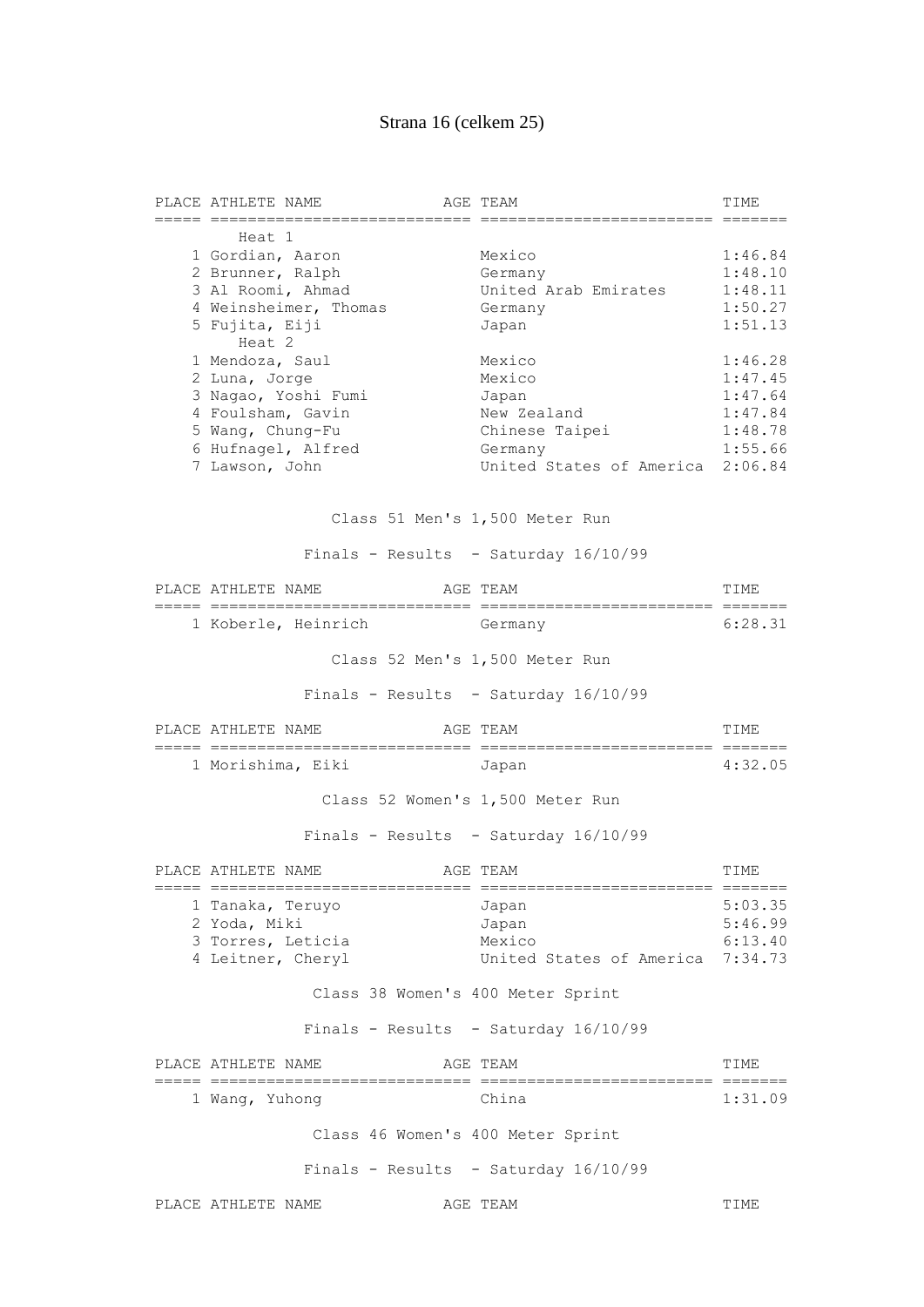===== ============================ ========================= =======

 1 Ning, Sai Li China 1:06.67 Class 53/54 Men's 1,500 Meter Run Finals - Results - Saturday 16/10/99 PLACE ATHLETE NAME AGE TEAM AGE TEAM TIME ===== ============================ ========================= ======= 1 Mendoza, Saul Mexico 3:09.18 2 Gordian, Aaron Mexico 3:10.37 3 Luna, Jorge Mexico 3:18.77 4 Gerlach, Thomas Denmark 3:18.96 5 Lucas, Ben 1997 New Zealand 3:19.02<br>5 Lucas, Ben 1997 New Zealand 3:19.02<br>6 Foulsham, Gavin 1997 New Zealand 3:19.74 6 Foulsham, Gavin New Zealand 3:19.74 7 Hiromichi, Jun Japan 3:20.09 8 Figi, Robert Germany 6 Germany 3:20.10 9 Watanabe, Kanji Japan 1 3:20.36 10 Weinsheimer, Thomas Germany 3:20.95 Class 53/54 Women's 1,500 Meter Run Finals - Results - Saturday 16/10/99 PLACE ATHLETE NAME AGE TEAM AGE TEAM TIME ===== ============================ ========================= ======= 1 Tsuchida, Wakako Japan 3:57.07 2 Hemandez, Ariadne Mexico 3:57.55<br>3 Reyes, Ivonne Mexico 4:05.05<br>2 A 1.05.05 3 Reyes, Ivonne Mexico 4:05.05 4 Angreny, Lily Germany 4:05.08 5 Porcellato, Francesca Italy 4:30.17 6 Hunter, Darlene United States of America 5:26.24 Class 38 Men's 400 Meter Sprint Finals - Results - Saturday 16/10/99 PLACE ATHLETE NAME **AGE TEAM AGE TEAM TIME**  ===== ============================ ========================= ======= 1 Jaffar, Tariq United Arab Emirates 1:05.63 Class 36 Men's Javelin Throw Finals - Results - Saturday 16/10/99 PLACE ATHLETE NAME AGE TEAM MARK ===== ========================== =================== ====== 1 Sun, Yufu China China 15.83m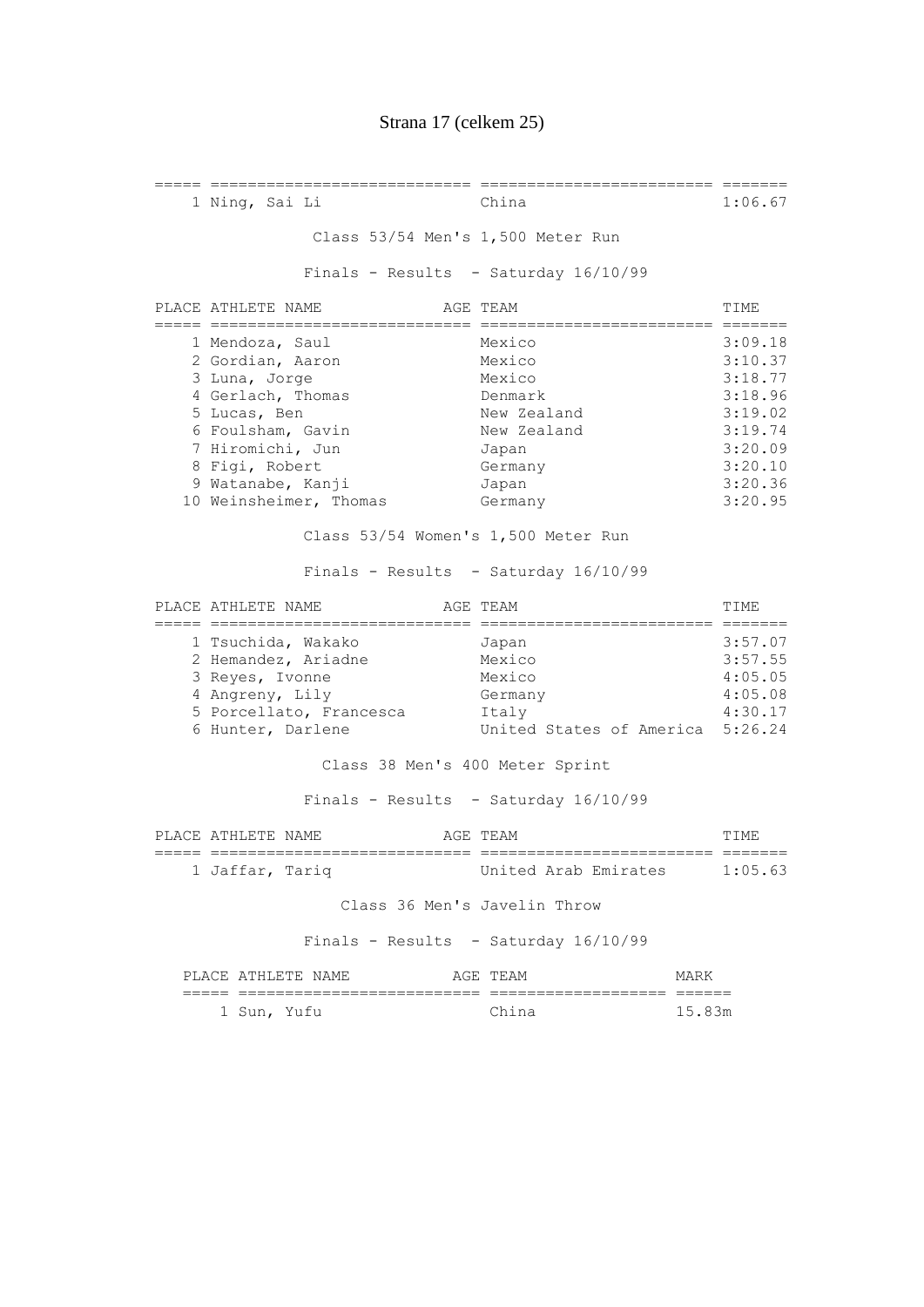Strana 18 (celkem 25)

### **Wheelchair Athletics Results**

COMPLETE RESULTS - ALL ROUNDS

Class 56 Women's Shot Put

Finals - Results - Sunday 17/10/99

| PLACE ATHLETE NAME AGE TEAM                                                                                                     |                                      | MARK                             |
|---------------------------------------------------------------------------------------------------------------------------------|--------------------------------------|----------------------------------|
| 1 Guimaraes, Suely Brazil<br>2 Lei, I Kon                                                                                       | Macau                                | 7.02m<br>5.04m                   |
|                                                                                                                                 | Class 57 Women's Shot Put            |                                  |
|                                                                                                                                 | Finals - Results - Sunday 17/10/99   |                                  |
| PLACE ATHLETE NAME AGE TEAM                                                                                                     |                                      | MARK                             |
| 1 Martin, Ina<br>2 Kuong, Sio Ieng Macau                                                                                        | Great Britain 6.02m                  | 4.95m                            |
|                                                                                                                                 | Class 58 Women's Shot Put            |                                  |
|                                                                                                                                 | Finals - Results - Sunday 17/10/99   |                                  |
| AGE TEAM<br>PLACE ATHLETE NAME                                                                                                  |                                      | MARK                             |
| 1 Santos, Roseane Brazil<br>2 Montazeri<br>3 Charkhabi, Soghra     Iran<br>4 Chong, Louise Great Britain 5.30m<br>5 Torfinezhad | Iran<br>Iran                         | 7.10m<br>6.30m<br>5.51m<br>5.19m |
|                                                                                                                                 | Class 37 Women's Shot Put            |                                  |
|                                                                                                                                 | Finals - Results - Sunday $17/10/99$ |                                  |
| PLACE ATHLETE NAME THAT AGE TEAM                                                                                                |                                      | MARK                             |
| 1 Lam, Kuck Iong       Macau                                                                                                    |                                      | 4.87m                            |
|                                                                                                                                 | Class 42 Women's Shot Put            |                                  |
|                                                                                                                                 |                                      |                                  |

Finals - Results - Sunday 17/10/99

| PLACE ATHLETE NAME |  | AGE TEAM | MARK  |
|--------------------|--|----------|-------|
|                    |  |          |       |
| 1 Zheng, Baozhu    |  | China    | 8.27m |

Athletics Canterbury and the extension of the Hy-Tek's MEET MANAGER

2

World Wheelchair Games **Example 2018** Page

Q E II Park, Christchurch, New Zealand - Thu 14/10/99 to Sun 17/10/99

COMPLETE RESULTS - ALL ROUNDS

Class 44 Women's Shot Put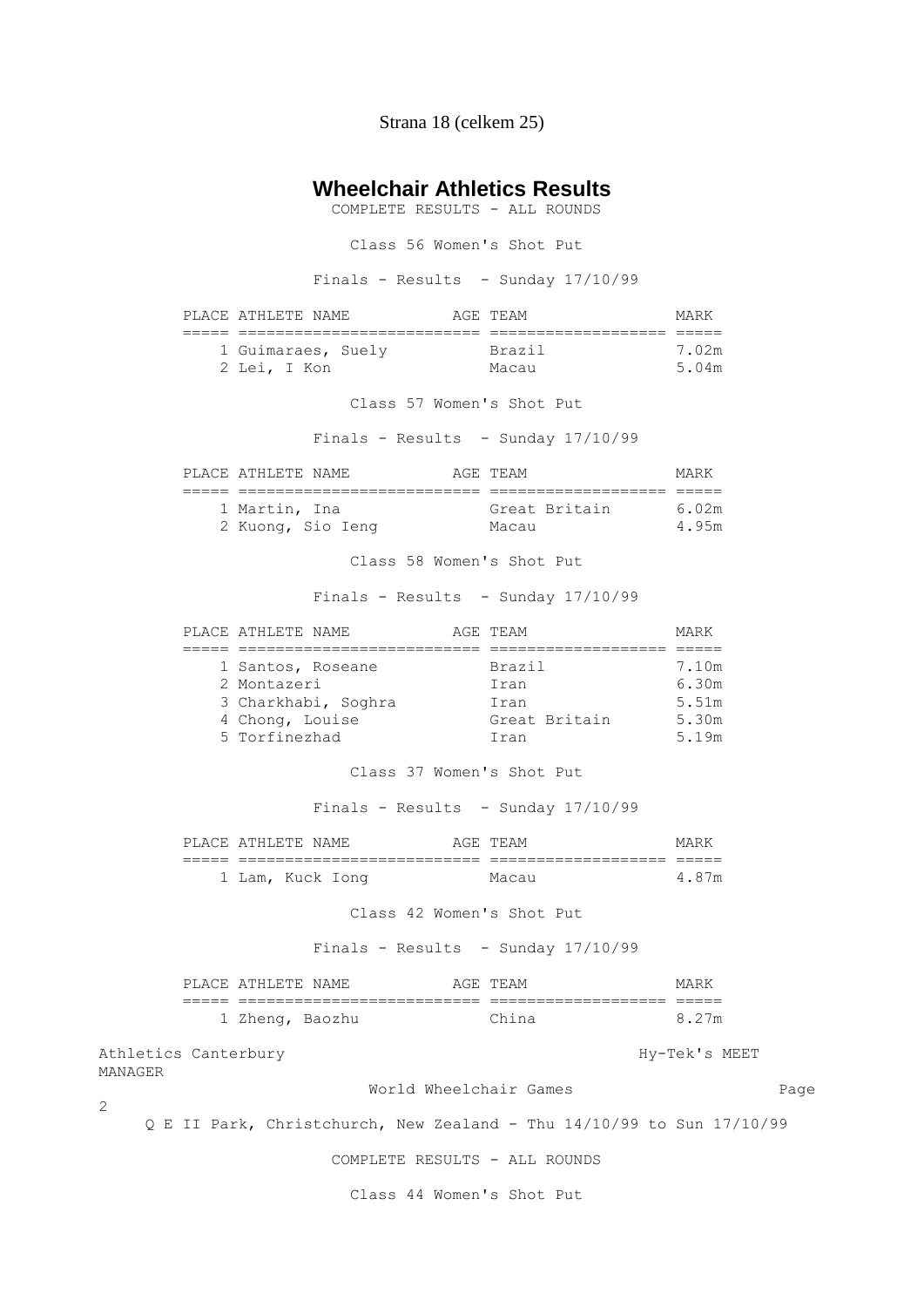Finals - Results - Sunday 17/10/99

| PLACE ATHLETE NAME |                     | AGE TEAM | MARK  |
|--------------------|---------------------|----------|-------|
|                    |                     |          |       |
| 1 Li, Xiao Lian    |                     | China    | 9.35m |
|                    | 2 Rosales, Catalina | Mexico   | 8.75m |
| 3 Torres, Rocio    |                     | Mexico   | 8.07m |

Class 36 Men's Discus Throw

Finals - Results - Sunday 17/10/99

| PLACE ATHLETE NAME | AGE TEAM |                | MARK   |  |
|--------------------|----------|----------------|--------|--|
|                    |          |                |        |  |
| 1 Kubala, Milan    |          | Czech Republic | 32.06m |  |
| 2 Sun, Yufu        | China    |                | 27.90m |  |

Class 56 Men's Javelin Throw

Finals - Results - Sunday 17/10/99

| PLACE ATHLETE NAME | AGE TEAM       | MARK   |
|--------------------|----------------|--------|
|                    |                |        |
| 1 Stiak, Josef     | Czech Republic | 28.87m |
| 2 Wies, Gerhard    | Germany        | 28.33m |
| 3 Smorszczcwski    | Poland         | 26.80m |
| 4 Danko, Stefan    | Czech Republic | 24.87m |
| 5 Salisbury, Paul  | New Zealand    | 13.38m |

Class 57 Men's Javelin Throw

Finals - Results - Sunday 17/10/99

| PLACE ATHLETE NAME     | AGE TEAM       | MARK   |
|------------------------|----------------|--------|
|                        |                |        |
| 1 Mirzaei, Jaberi      | Iran           | 38.47m |
| 2 Pohlmann, Rostislaav | Czech Republic | 33.92m |
| 3 Khosravinia, Aref    | Iran           | 29.48m |
| 4 Petropoulos          | Greece         | 27.90m |
| 5 Mamoulidis           | Greece         | 18.34m |

Class 58 Men's Javelin Throw

| PLACE ATHLETE NAME | AGE TEAM | MARK   |
|--------------------|----------|--------|
|                    |          |        |
| 1 Mohammad, Ali    | Kuwait   | 40.98m |
| 2 Wolf, Nachman    | Israel   | 36.21m |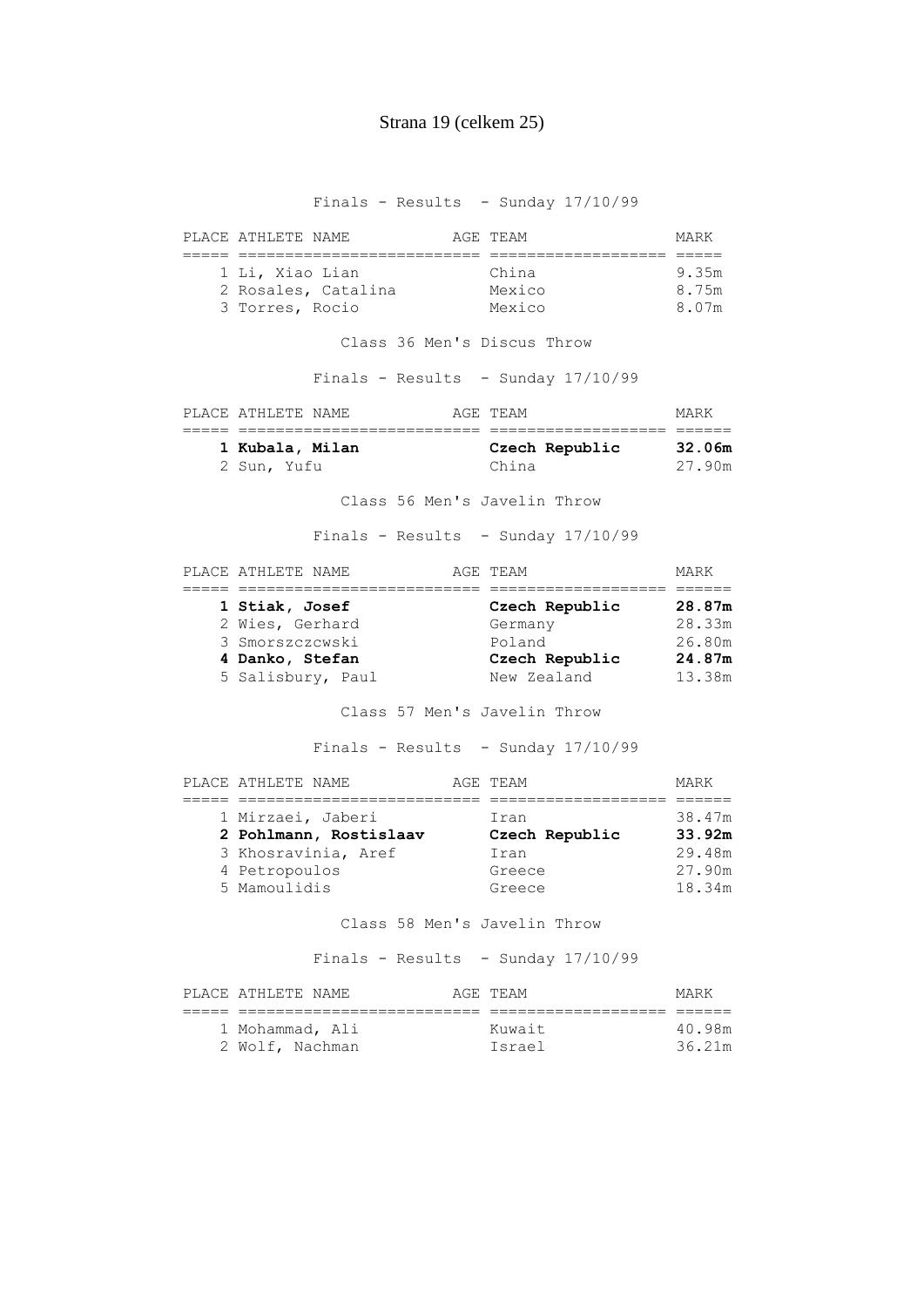Class 51 Men's Other

Finals - Results - Sunday 17/10/99

 PLACE ATHLETE NAME AGE TEAM MARK ===== ========================== =================== ====== **1 Beles, Radim Czech Republic 23.20m**  2 Richardson, James Great Britain 22.94m 3 Little, Aaron United States of Am 21.41m<br>4 Montelongo, Jose Mexico 21.33m<br>5 Schabel, Richard Great Britain 21.28m 4 Montelongo, Jose Mexico 21.33m 5 Schabel, Richard Great Britain 21.28m Class 51 Men's 200 Meter Sprint Finals - Results - Sunday  $17/10/99$ PLACE ATHLETE NAME **AGE TEAM AGE TEAM TIME**  ===== ============================ ========================= ===== Wind Reading:  $-0.5$  1 Navarro, Edgar Mexico 49.61 Class 52 Men's 200 Meter Sprint Finals - Results - Sunday 17/10/99 PLACE ATHLETE NAME AGE TEAM AGE TEAM TIME ===== ============================ ========================= ===== Wind Reading: 0.4 1 Hemandez, Salvador Mexico 35.73 2 Lek, Seow Hock - Yaezawa, Yasunari Japan DQ Class 53 Men's 200 Meter Sprint Finals - Results - Sunday 17/10/99 PLACE ATHLETE NAME AGE TEAM TIME ===== ============================ ========================= ===== Wind Reading:  $-0.4$  1 Weber, Max Germany 29.42 2 Sigg, Winfried Germany 29.79 3 Ramirez, Jamie Mexico 30.98 a component control of the control of the control of the control of the control of the control of the control o<br>4 Hallam, Chris Great Britain 31.71 5 Tidwell, Jonathan United States of America 32.80 Class 54 Men's 200 Meter Sprint Preliminaries - Results - Sunday 17/10/99 PLACE ATHLETE NAME **AGE TEAM AGE TEAM TIME**  ===== ============================ ========================= ===== Heat 1 Wind Reading: 0.4 1 Holding, David Great Britain 28.33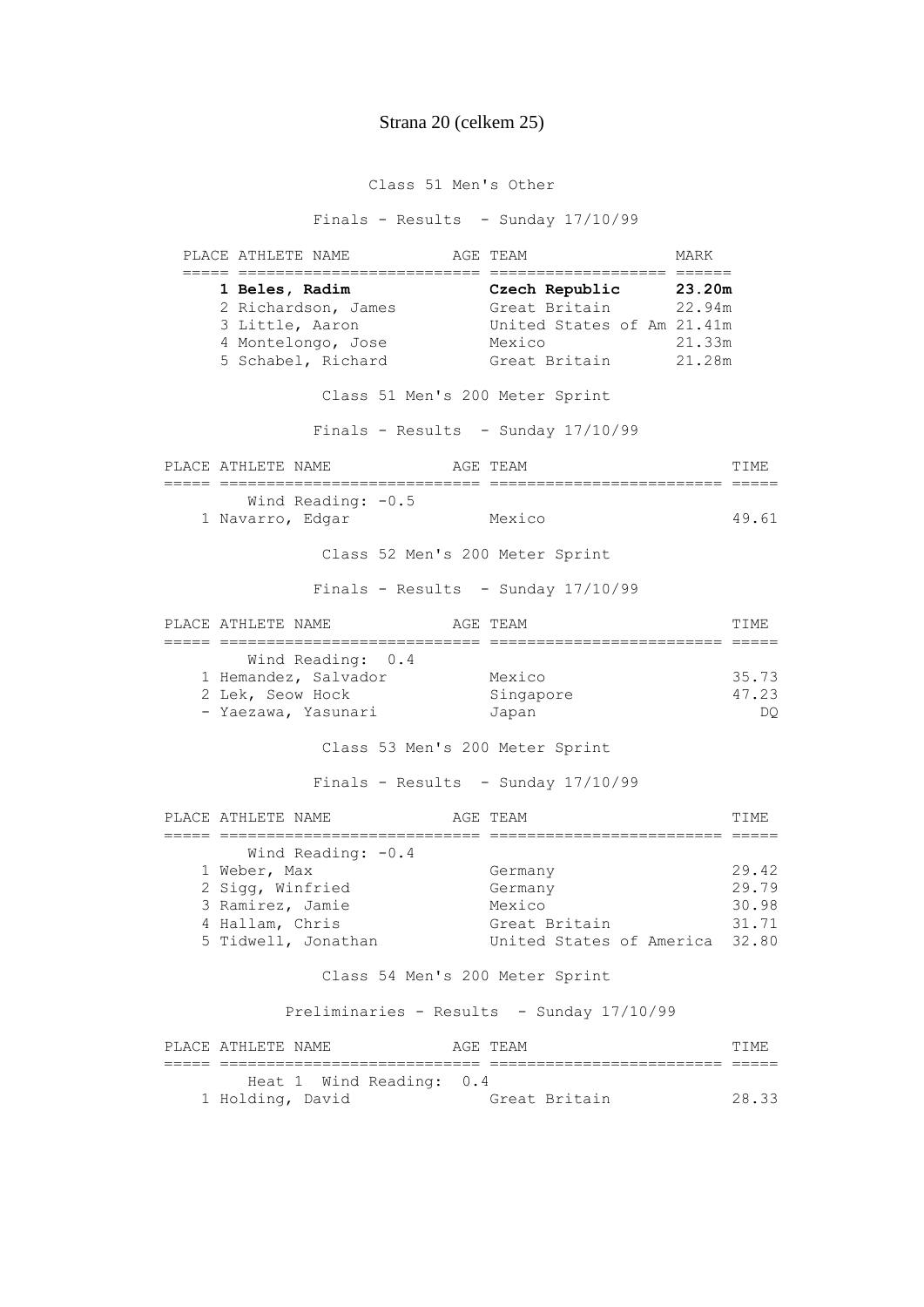### Strana 21 (celkem 25)

Class 54 Men's 200 Meter Sprint (Continued)

Preliminaries - Results - Sunday 17/10/99

| PLACE ATHLETE NAME                              | AGE TEAM                             | TTME. |
|-------------------------------------------------|--------------------------------------|-------|
| 2 Figi, Robert                                  | Germany                              | 28.90 |
| 3 Al Roomi, Ahmad                               | United Arab Emirates                 | 29.25 |
| 4 Bates, Shanon                                 | Australia                            | 30.04 |
| 5 Lawson, John                                  | United States of America 33.07       |       |
| Heat 2 Wind Reading: 0.3                        |                                      |       |
| 1 Nagao, Yoshi Fumi                             | Japan                                | 27.38 |
| 2 Lin, Lung-Fu                                  | Chinese Taipei                       | 29.00 |
| 3 Hufnagel, Alfred                              | Germany                              | 30.38 |
|                                                 | New Zealand                          | 31.95 |
| 4 O'Donnell, Paddy                              |                                      |       |
| - Henriques, Humberto                           | Brazil                               | DQ    |
|                                                 | Finals - Results - Sunday $17/10/99$ |       |
| PLACE ATHLETE NAME                              | AGE TEAM                             | TIME  |
| ==========================<br>Wind Reading: 0.0 |                                      |       |
| 1 Holding, David                                | Great Britain                        | 27.41 |
| 2 Nagao, Yoshi Fumi                             | Japan                                | 27.44 |
| 3 Al Roomi, Ahmad                               | United Arab Emirates                 | 29.15 |
| 4 Lin, Lung-Fu                                  | Chinese Taipei                       | 29.38 |
| 5 Bates, Shanon                                 | Australia                            | 30.12 |

Class 52 Women's 200 Meter Sprint

- Figi, Robert 1988, Germany 1988, DQ

 6 Hufnagel, Alfred Germany 30.65 7 O'Donnell, Paddy New Zealand 31.81

Finals - Results - Sunday 17/10/99

| PLACE ATHLETE NAME |                      | AGE TEAM |  |                                | TTME. |
|--------------------|----------------------|----------|--|--------------------------------|-------|
|                    |                      |          |  |                                |       |
|                    | Wind Reading: $-0.2$ |          |  |                                |       |
| 1 Tanaka, Teruyo   |                      | Japan    |  |                                | 40.90 |
| 2 Yoda, Miki       |                      | Japan    |  |                                | 41.89 |
| 3 Torres, Leticia  |                      | Mexico   |  |                                | 44.00 |
| 4 Leitner, Cheryl  |                      |          |  | United States of America 52.97 |       |

Class 54 Women's 200 Meter Sprint

| PLACE ATHLETE NAME |                    |  | AGE TEAM      | TTME. |
|--------------------|--------------------|--|---------------|-------|
|                    |                    |  |               |       |
|                    | Wind Reading: 0.4  |  |               |       |
|                    | 1 Sehmisch, Yvonne |  | Germany       | 33.89 |
| 2 Jarvis, Nicola   |                    |  | Great Britain | 3442  |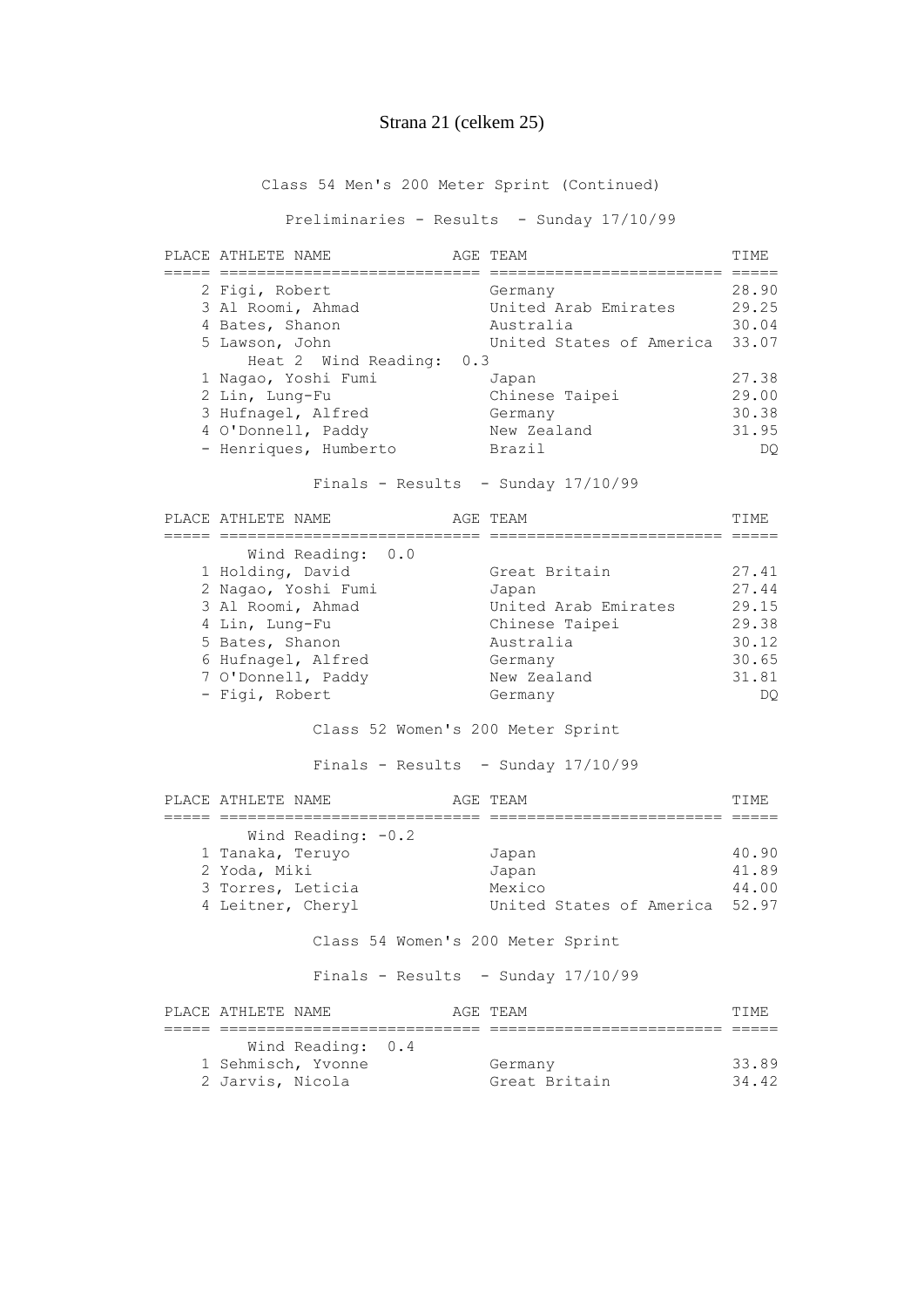#### Strana 22 (celkem 25)

Class 54 Women's 200 Meter Sprint (Continued) Finals - Results - Sunday 17/10/99 PLACE ATHLETE NAME **AGE TEAM AGE TEAM TIME**  ===== ============================ ========================= ===== 3 Lin, Shu-Chuan Chinese Taipei 35.79 4 Gauci, Kylie Australia 43.18 Class 37 Men's 200 Meter Sprint Finals - Results - Sunday 17/10/99 PLACE ATHLETE NAME **AGE TEAM AGE TEAM TIME**  ===== ============================ ========================= ===== Wind Reading:  $-0.1$  1 Slade, Matthew New Zealand 25.44 2 Yin, Xiadong China 26.48 3 Yang, Ye China 28.83 4 Lim, Jiek Kiang Singapore 30.07 Class 46 Men's 200 Meter Sprint Finals - Results - Sunday  $17/10/99$ PLACE ATHLETE NAME AGE TEAM AGE THAN ===== ============================ ========================= ===== Wind Reading:  $-0.7$  1 Gourlias Greece 26.44 Class 38 Women's 200 Meter Sprint Finals - Results - Sunday  $17/10/99$ PLACE ATHLETE NAME **AGE TEAM AGE TEAM TIME**  ===== ============================ ========================= ===== Wind Reading: 0.9 1 Wang, Yuhong China 37.07 Class 46 Women's 200 Meter Sprint Finals - Results - Sunday 17/10/99 PLACE ATHLETE NAME **AGE TEAM AGE TEAM TIME**  ===== ============================ ========================= ===== Wind Reading: 0.9 1 Ning, Sai Li China 28.54 Class 51 Men's 800 Meter Run Finals - Results - Sunday  $17/10/99$ PLACE ATHLETE NAME **AGE TEAM AGE TEAM TIME**  ===== ============================ ========================= ======= 1 Navarro, Edgar Mexico 3:26.45

2 Koberle, Heinrich Germany 3:27.19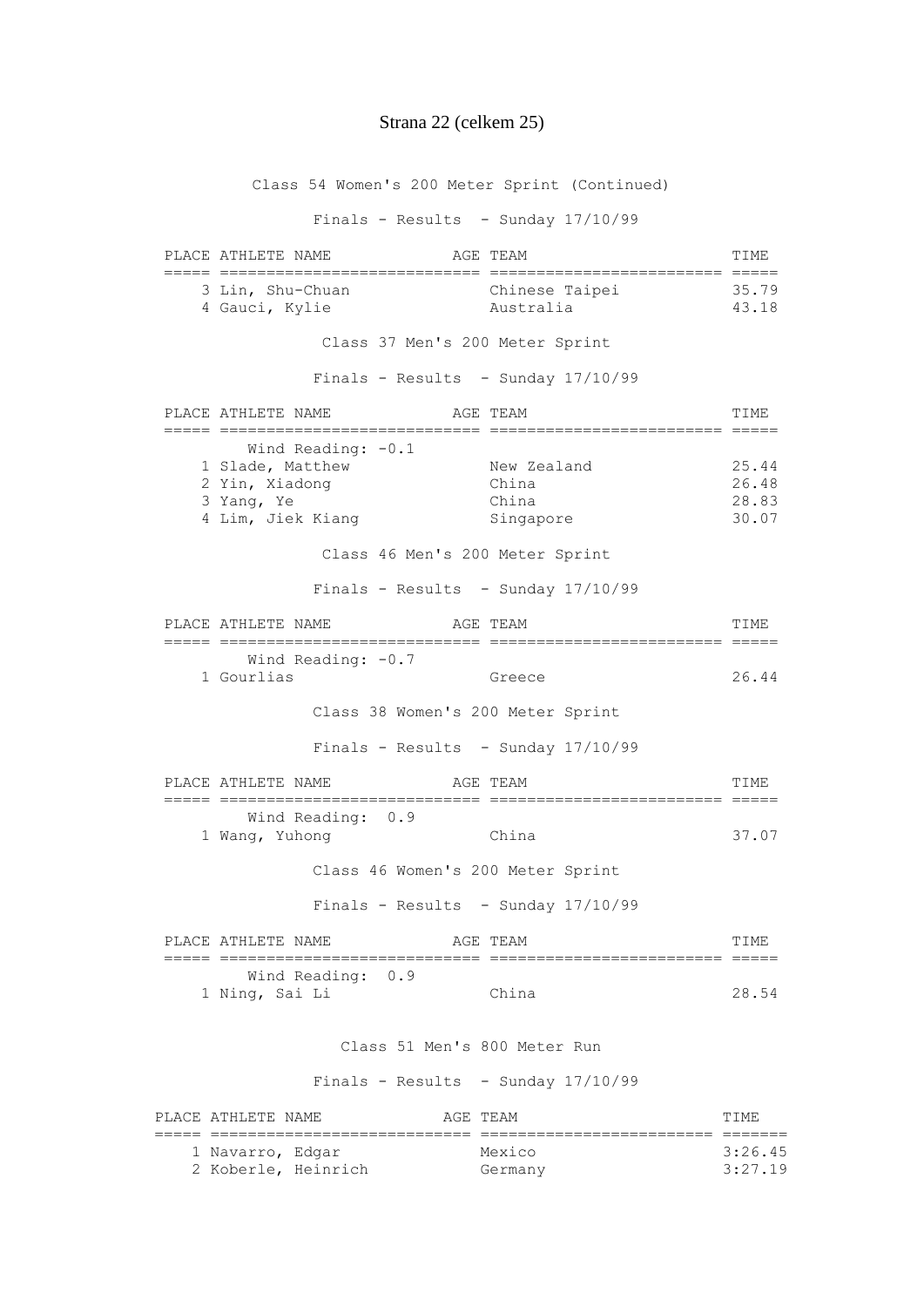## Strana 23 (celkem 25)

#### Class 52 Men's 800 Meter Run

Finals - Results - Sunday 17/10/99

| PLACE ATHLETE NAME   | AGE TEAM | TTME.   |
|----------------------|----------|---------|
|                      |          |         |
| 1 Hemandez, Salvador | Mexico   | 2:17.58 |
| 2 Morishima, Eiki    | Japan    | 2:18.31 |

#### Class 53 Men's 800 Meter Run

Finals - Results - Sunday 17/10/99

| PLACE ATHLETE NAME  | AGE TEAM                         | TTMF.   |
|---------------------|----------------------------------|---------|
|                     |                                  |         |
| 1 Weber, Max        | Germany                          | 1:49.60 |
| 2 Sigg, Winfried    | Germany                          | 1:49.76 |
| 3 Hiromichi, Jun    | Japan                            | 1:49.85 |
| 4 Boric, Drazen     | Germany                          | 1:50.86 |
| 5 Ramirez, Jamie    | Mexico                           | 1:53.98 |
| 6 Tidwell, Jonathan | United States of America 2:14.89 |         |

Class 54 Men's 800 Meter Run

Finals - Results - Sunday 17/10/99

|   | PLACE ATHLETE NAME  | AGE TEAM             | TTME.   |
|---|---------------------|----------------------|---------|
|   |                     |                      |         |
|   | 1 Mendoza, Saul     | Mexico               | 1:39.44 |
|   | 2 Gordian, Aaron    | Mexico               | 1:42.01 |
|   | 3 Brunner, Ralph    | Germany              | 1:44.17 |
|   | 4 Nagao, Yoshi Fumi | Japan                | 1:45.14 |
|   | 5 Luna, Jorge       | Mexico               | 1:46.80 |
|   | 6 Foulsham, Gavin   | New Zealand          | 1:46.83 |
|   | 7 Al Roomi, Ahmad   | United Arab Emirates | 1:46.98 |
| 8 | Wang, Chung-Fu      | Chinese Taipei       | 1:47.26 |

#### Class 52 Women's 800 Meter Run

Finals - Results - Sunday 17/10/99

| PLACE ATHLETE NAME |  | AGE TEAM                 |  | TTME.   |
|--------------------|--|--------------------------|--|---------|
|                    |  |                          |  |         |
| 1 Tanaka, Teruyo   |  | Japan                    |  | 2:41.86 |
| 2 Torres, Leticia  |  | Mexico                   |  | 2:59.41 |
| 3 Yoda, Miki       |  | Japan                    |  | 3:00.46 |
| - Leitner, Cheryl  |  | United States of America |  | DO      |

#### Class 53 Women's 800 Meter Run

| PLACE ATHLETE NAME      | AGE TEAM                         | TTME.   |
|-------------------------|----------------------------------|---------|
|                         |                                  |         |
| 1 Porcellato, Francesca | Italv                            | 2:21.15 |
| 2 Hunter, Darlene       | United States of America 2:45.08 |         |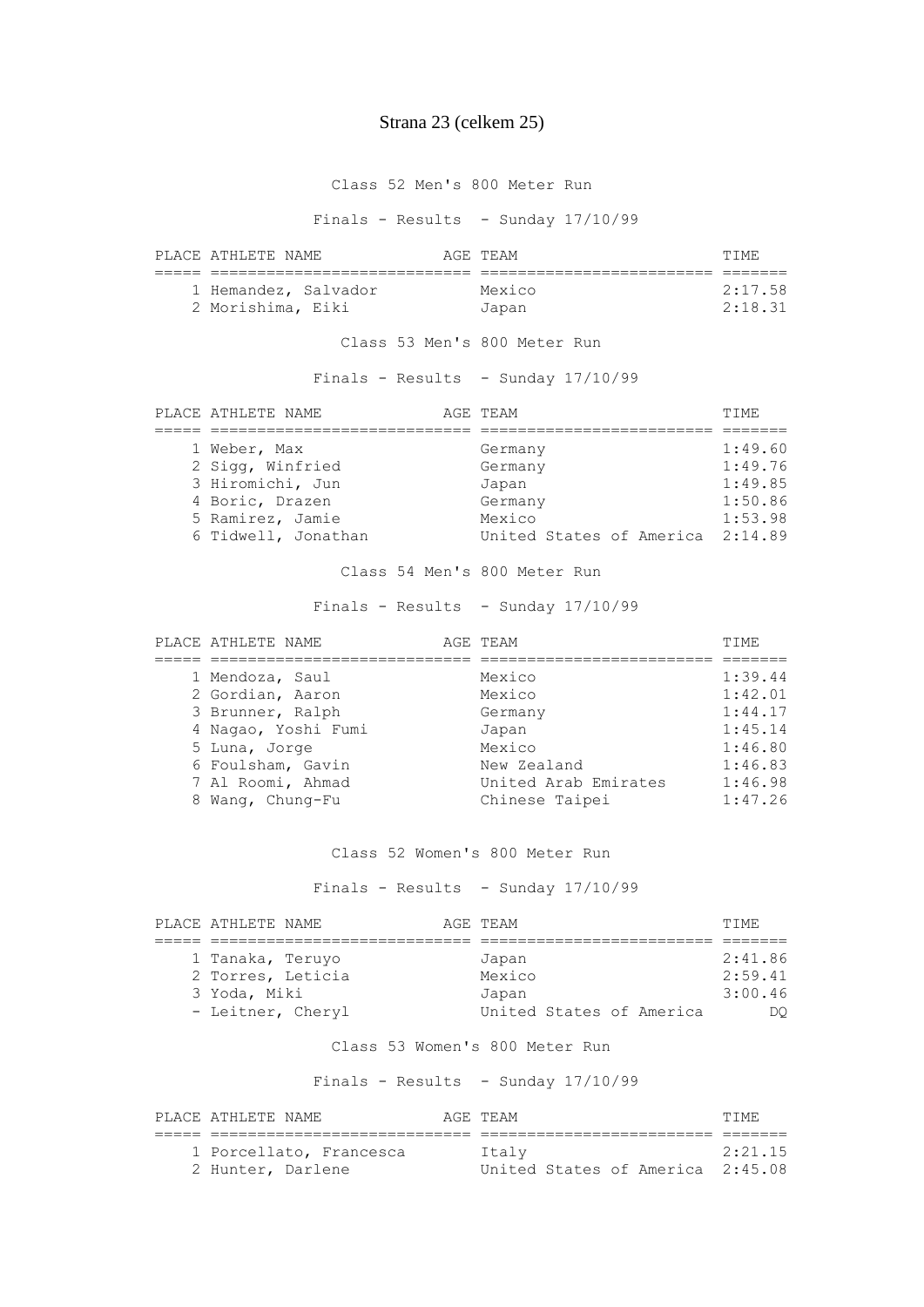#### Strana 24 (celkem 25)

Class 54 Women's 800 Meter Run

Finals - Results - Sunday 17/10/99

PLACE ATHLETE NAME **AGE TEAM AGE TEAM TIME**  ===== ============================ ========================= ======= 1 Hemandez, Ariadne Mexico 2:07.15 2 Sehmisch, Yvonne Germany 66 Germany 2:08.88 3 Angreny, Lily Germany 2:09.61 4 Reyes, Ivonne Mexico 2:14.83 5 Gauci, Kylie Australia 2:56.52 Class 36 Men's 200 Meter Sprint Finals - Results - Sunday  $17/10/99$ PLACE ATHLETE NAME **AGE TEAM** AGE TEAM **TIME**  ===== ============================ ========================= ===== Wind Reading: 0.3 1 Leong, Chi Meng Macau 36.27 Class 46 Women's 800 Meter Run Finals - Results - Sunday  $17/10/99$ PLACE ATHLETE NAME AGE TEAM AGE TEAM TIME ===== ============================ ========================= ======= 1 Ning, Sai Li China 2:46.08 Class 38 Women's 800 Meter Run Finals - Results - Sunday  $17/10/99$ PLACE ATHLETE NAME **AGE TEAM AGE TEAM TIME**  ===== ============================ ========================= ======= 1 Wang, Yuhong China 3:34.48 Class 52 Men's Outdoor Pentathlon Finals - Results - Sunday 17/10/99 PLACE ATHLETE NAME AGE TEAM AGE TEAM PTS ===== ============================ ========================= ==== 1 Martin, Peter New Zealand 4410 Class 53/54 Men's 4x400 Meter Relay Finals - Results - Sunday 17/10/99 PLACE RELAY AFFILIATION TIME ===== =================================== ======= 1 GER Germany 3:33.24 - MEX Mexico DQ - JPN Japan DQ